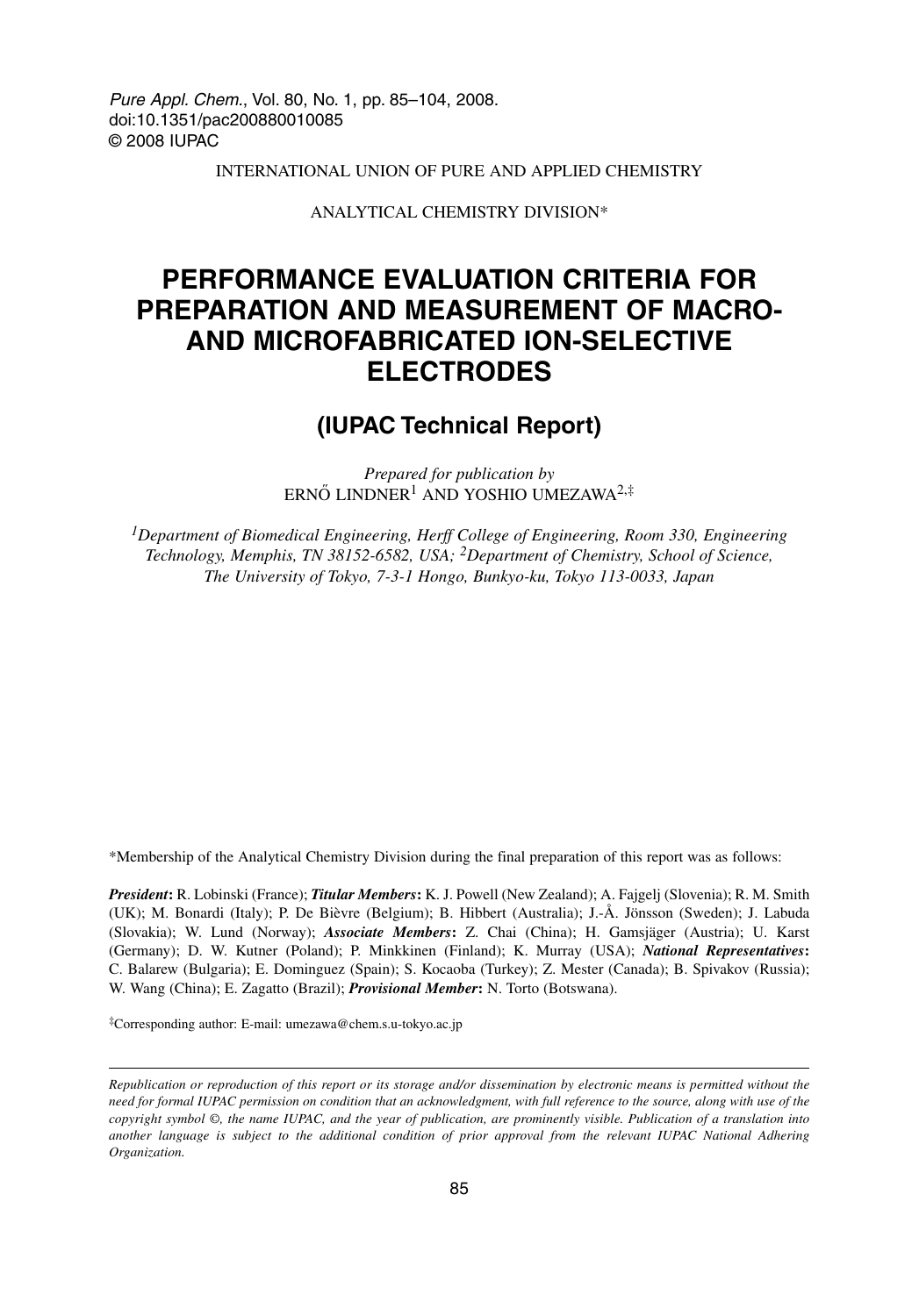# **Performance evaluation criteria for preparation and measurement of macroand microfabricated ion-selective electrodes**

# **(IUPAC Technical Report)**

*Abstract*: Over the last 30 years, IUPAC published several documents with the goal of achieving standardized nomenclature and methodology for potentiometric ionselective electrodes (ISEs). The ISE vocabulary was formulated, measurement protocols were suggested, and the selectivity coefficients were compiled. However, in light of new discoveries and experimental possibilities in the field of ISEs, some of the IUPAC recommendations have become outdated. The goal of this technical report is to direct attention to ISE practices and the striking need for updated or refined IUPAC recommendations which are consistent with the state of the art of using macro- and microfabricated planar microelectrodes. Some of these ISE practices have never been addressed by IUPAC but have gained importance with the technological and theoretical developments of recent years. In spite of its recognized importance, a generally acceptable revision of the current IUPAC recommendations is far beyond the scope of this work.

*Keywords*: ISEs; microfabricated; ion-selective electrodes; potentiometry; picomolar; nanomolar; IUPAC Analytical Chemistry Division.

## **CONTENTS**

- 1. INTRODUCTION
- 2. IONOPHORE-BASED SOLVENT POLYMERIC (LIQUID) MEMBRANE ION-SELECTIVE ELECTRODES
	- 2.1. Charged sites in solvent polymeric membranes
	- 2.2. Determination of the concentration of charged sites in solvent polymeric membranes
	- 2.3. Changes in the membrane composition through leaching and decomposition 2.3.1. Determination of the ionophore/site concentration in ion-selective membranes
- 3. DETECTION LIMIT OF ION-SELECTIVE ELECTRODES
- 4. REEVALUATION OF THE PUBLISHED SELECTIVITY COEFFICIENT DATA
- 5. MEASUREMENT PROTOCOLS FOR OPTIMAL ION-SELECTIVE ELECTRODE PERFOR-**MANCE** 
	- 5.1 Planar microfabricated electrodes
	- 5.2 Solid or liquid contact: A simple test protocol
- 6. ANALYTICAL CALIBRATION CURVES (CALIBRATION PLOTS) FOR pH AND OTHER ION-SELECTIVE ELECTRODES
- 7. SYMBOLS AND ACRONYMS
	- 7.1 List of symbols
	- 7.2 List of acronyms
- 8. REFERENCES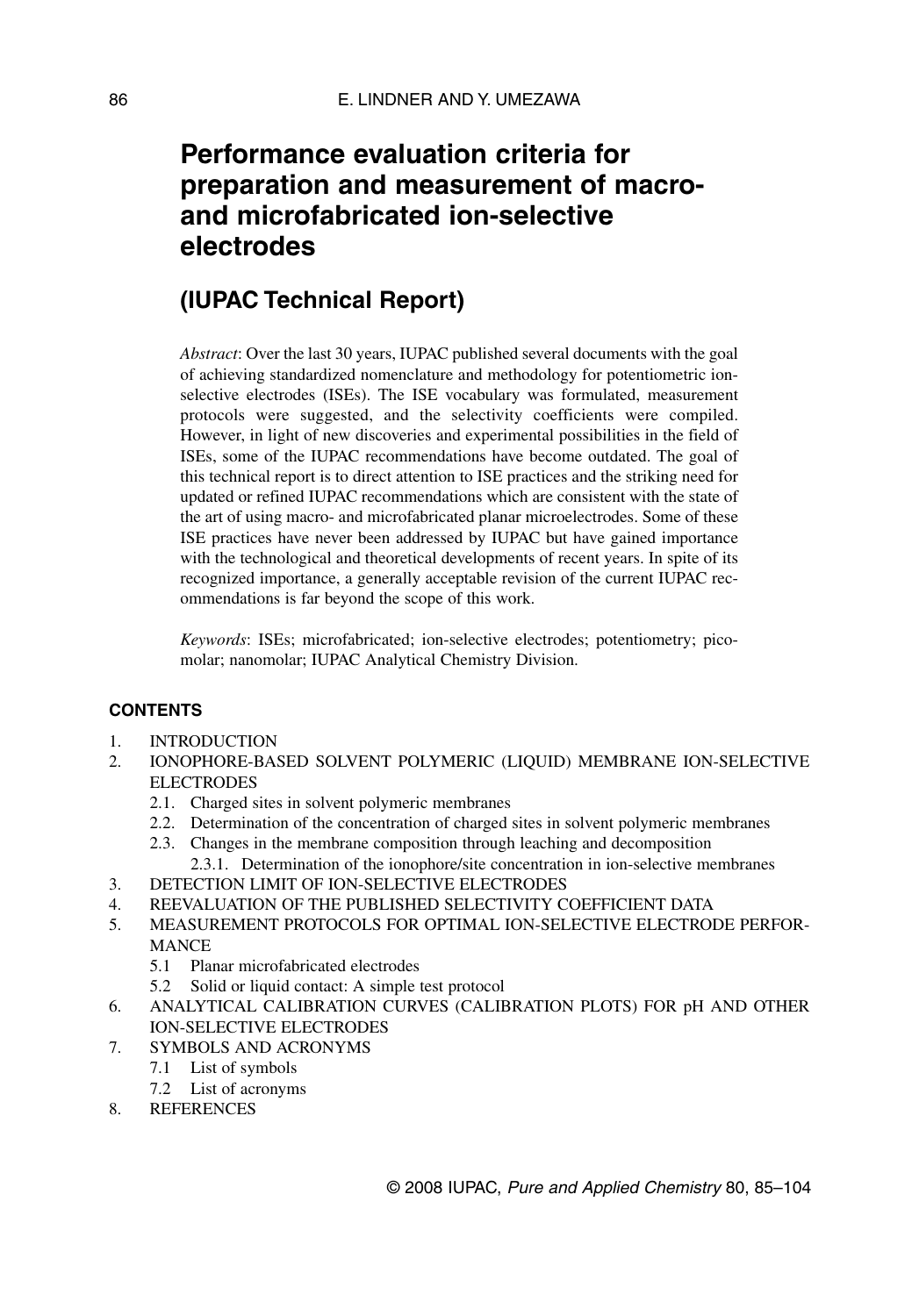#### **1. INTRODUCTION**

In the last 30 years, IUPAC produced several documents with the purpose of achieving standardized nomenclature and methodology in the field of potentiometric ion-selective electrodes (ISEs) due to the broad interest in ISEs and their practical importance. As a part of this work, the vocabulary for the most common terms and methods has been formulated [1,2], the selectivity coefficients have been compiled [3–6], and suggestions for the definition and measurement of the dynamic response have been proposed [7]. Some of the IUPAC recommendations are widely accepted and used throughout the field for characterizing ISEs. Others remain at the level of recommendation without wide acceptance. Finally, some are considered controversial or have become outdated with new discoveries. In recent years, the detection limits and selectivity coefficients of several known ISEs have been improved by several orders of magnitude (for review, see [8]) and novel, nonclassical response principles have been introduced [9]. To achieve nano- and picomol/L detection limits, the ISEs were often used under nonequilibrium conditions in which engineered concentration gradients [10] or external current [11,12] were utilized to eliminate minor ionic fluxes across the membrane which contaminated the sample solution in contact with the sensing membrane. On the application side, planar, microfabricated ISEs gained ground both as research tools as well as detectors in commercial blood gas analyzers [13,14]. These novel experimental and theoretical findings in potentiometry justify the critical evaluation of the existing IUPAC recommendations.

Besides the IUPAC-recommended protocols [15], there are common practices in the methodology of using ISEs, which are accepted throughout the field although they have never been addressed by the IUPAC. Some of these have a well-established scientific background and are in accord with the IUPAC suggestions. Others are believed to provide practical advantages and are practiced without explanation or questioning of their origin. However, in light of the most recent findings, some of these common practices have certain negative consequences which were not recognized until recently. Consequently, some of these practices contribute to the generally accepted view that the detection limits of ISEs are in the concentration range between  $10^{-5}$  and  $10^{-7}$  mol/L, both for solid-state and liquid membrane electrodes, independent of the membrane matrix and its active ingredients. Some of these practices are listed in the following examples:

- Freshly prepared electrodes are generally conditioned in a relatively concentrated ( $c \geq 10^{-3}$ ) mol/L) primary ion solution before testing. Most commonly, the analytical performance characteristics of ISEs are tested after conditioning them overnight. However, hardly any data are available on the effect of this "required" conditioning on the performance characteristics of ISEs as a function of conditioning time or composition of the conditioning solution. The drift and the standard deviation of the measured cell voltage [1], in a solution of constant composition and at constant temperature, following the first solution contact and after extensive conditioning, are generally not reported. Similarly, only a few papers are devoted to the analysis of structural and chemical changes in the phase boundary layers of the ion-selective membranes during conditioning and their correlation with the analytical signal. Actually, in light of the most recent findings, conditioning the sensing membrane in concentrated primary ion solutions cannot be recommended and may be disadvantageous with respect to the attainable detection limit.
- In most conventional (macro) ISEs, a relatively concentrated solution of the primary ion is used as inner filling solution (IFS)  $(10^{-2}$  to  $10^{-3}$  mol/L). It was widely accepted that it is essential to have well-defined phase boundary potentials on the IFS side of the ion-selective membrane. However, as it was proved recently [16], the use of concentrated IFS is rather disadvantageous as it may contribute to primary ion leaching across the membrane into the sample solution due to salt co-extraction. This primary ion leaching is considered the major source of biased detection limits and selectivity coefficient values published throughout the literature. Based on this knowledge, the use of highly diluted IFSs with well-controlled ion activities (e.g., buffered) is recom-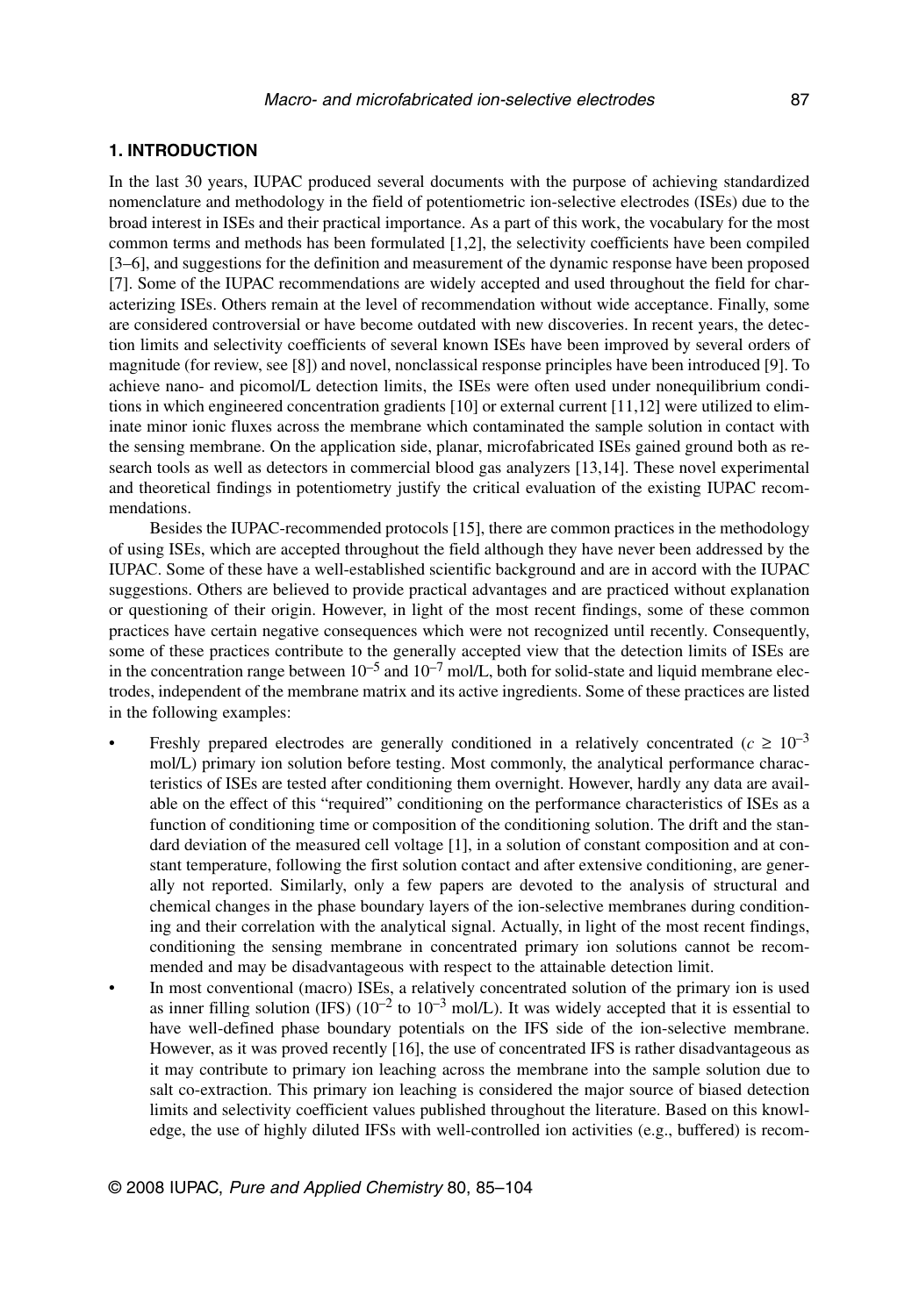mended [10]. The concentration of the IFS should be somewhat lower or should match the concentration of the most dilute analyte solution [17].

- Although the most common method for determining the selectivity coefficient of ISEs is the socalled separate solution method (SSM), in which the ISE membrane under test is exposed to solutions of one or many interfering ions, hardly any information is available on the effect of these exposures to solutions of interfering ions (time and concentration) on the electrode performance characteristics in solutions containing primary ions following the selectivity coefficient measurements (e.g., short time stability of the measured potential before and after evaluating the selectivity coefficients) [18]. Similarly, the effect of interfering substances in the sample (ionic or nonionic) on the electrode performance is generally not explored in detail. The mechanism as to how these substances (with parameters concentration level and exposure time) affect the membrane composition and the electrode performance in most of the cases is unknown.
- Based on practical experience, it is widely accepted that the slope of the response function of ISEs remains fairly constant during extended use while the offset voltage may drift. Drifting offset voltage can indicate changes in the membrane composition as a consequence of (i) ion-exchange processes in the presence of high concentration of interfering ions in the sample, (ii) anion co-extraction in highly concentrated samples or in the presence of highly lipophilic anions, (iii) decomposition of the ionophore and/or added charged sites in the membrane, and (iv) leaching membrane ingredients. Although a drift in the offset voltage is most probably related to changes in the membrane composition, by characterizing short- and long-term stability of ISEs, an eventual drift in the potential of the reference electrode is generally not considered. By and large, no information is provided on the stability of the reference electrodes when the performance characteristics of novel ISEs are reported. In summary, instead of addressing the origin of the drift of ISEs, they are frequently calibrated to achieve the required precision and accuracy of the determinations.

In the last decade, microfabricated, planar ISEs have been progressively gaining importance [14]. The driving force behind these developments is related to the need for simple, single-use devices for measurements in a medical context, such as in emergency situations, bed-side analysis, and in the doctor's office. These devices should be manufactured cost-effectively and work without calibration (or with minimal calibration) for the analysis of minute sample volumes (up to a few microliters). In addition, there is a continuous desire for short- or long-term in vivo monitoring of blood electrolytes, which would require sterilizable, biocompatible sensor structures with excellent stability (i.e., with negligible potential drift in the time frame of the experiment). Unfortunately, there are no IUPAC recommendations for evaluation of the performance characteristics of planar microfabricated electrodes. Consequently, the protocols used to evaluate the performance characteristics of macroelectrodes are generally adapted to characterize planar microfabricated electrodes. However, this is not always appropriate in view of the differences in the design of macro- and microfabricated planar microelectrodes.

The goal of this technical report is to direct attention to ISE practices and the striking need for updated or refined IUPAC recommendations, and to highlight critical areas which need new recommendations in accordance with the new state of the art of macro- and microfabricated planar microelectrodes. Some of these ISE practices have never been addressed by IUPAC but have gained importance with the technological and theoretical developments of recent years. Although the authors recognize the need for a new, generally acceptable revision of the current recommendations [1], this revision is far beyond the scope of the present work.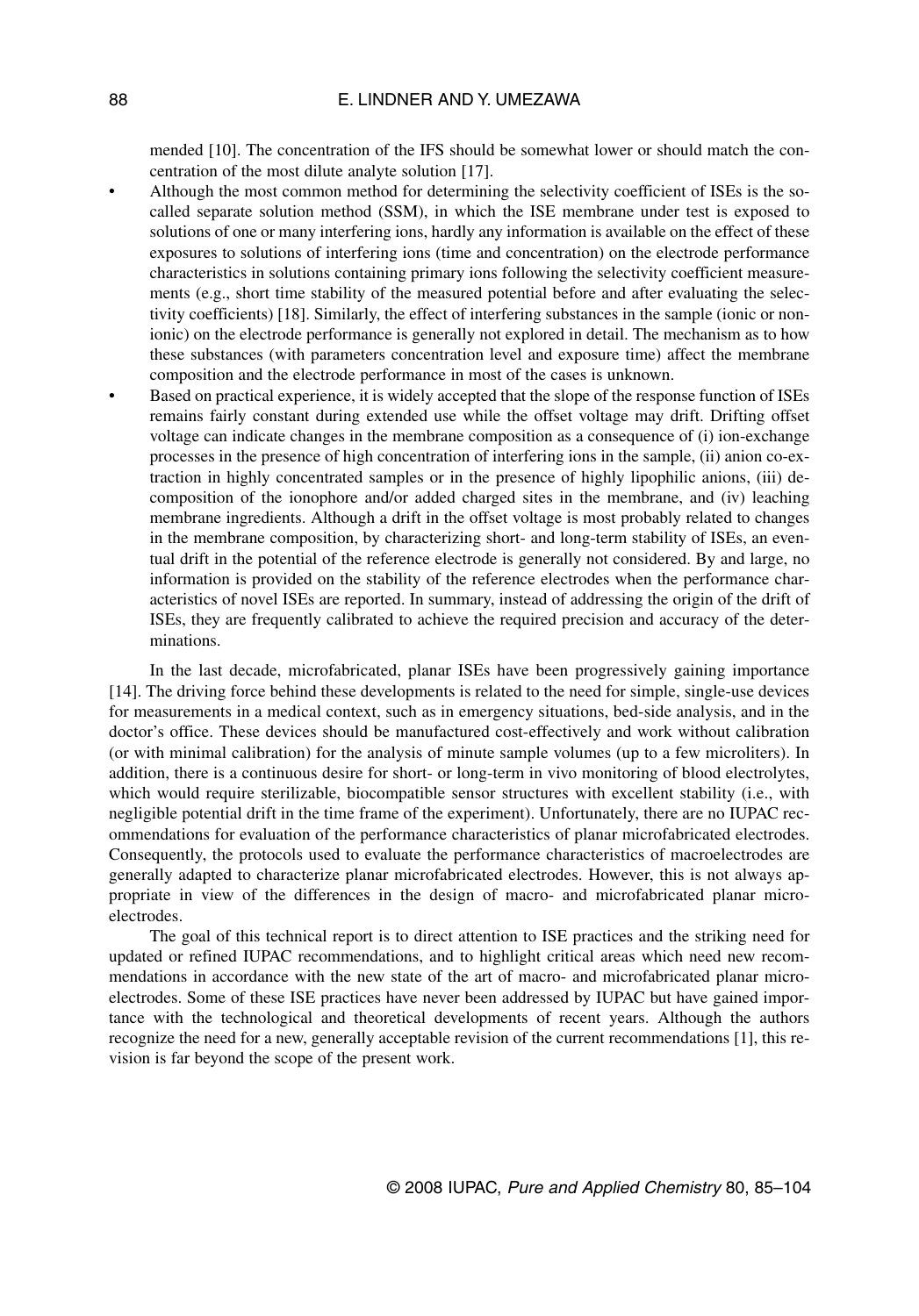## **2. IONOPHORE-BASED SOLVENT POLYMERIC (LIQUID) MEMBRANE ION-SELECTIVE ELECTRODES**

It was recognized quite early that the detection limit of ISEs can be extended to amount concentrations in the submicromol/L range if the primary ion concentrations were set with appropriate ion buffers [19–21]. With precipitate-based electrodes, it was also found that the limited working range of ISEs is due to primary ion contamination arising from the sensing membrane itself [22,23]. In the presence of ion buffers, this contamination is removed from the sensing surface. Under these conditions, the detection limit could be extended to much lower concentrations [24,25], and the selectivity coefficients were improved [26]. Unfortunately, in the absence of the ion buffers (i.e., during the analysis of real samples), the appealing selectivity coefficients and detection limits could not be reproduced. The knowledge that the source of the limited working range of neutral and charged carrier-based solvent polymeric membranes is related to minor ionic fluxes across the membrane came much later [10,16]. However, once the origin of the contamination (i.e., minor ionic fluxes across the membrane) had been eliminated (or minimized), spectacular improvements in the detection limit and selectivity coefficients of ISEs were achieved [27]. Ideal membranes do not contaminate their boundary layers, but real membranes, with less than perfect ion- and permselectivity, do. It is not always realized that highly selective ionophores are not enough for detection at submicromol/L concentrations in complex matrices. Recognizing the role of the other membrane components, especially charged sites and lipophilic electrolytes, has been essential in membrane optimization. Unfortunately, the optimized membrane performance may change during use as membrane components decompose or leach out from the membrane into the sample, which limits the sensor's lifetime [28–32].

#### **2.1 Charged sites in solvent polymeric membranes**

Membranes frequently contain built-in "fixed" ionic sites, e.g., negatively charged immobile  $-SO_3^$ groups in sulfonated cross-linked polystyrene membranes, or intentionally added hydrophobically trapped "mobile" ionic sites, e.g., tetraphenylborate derivatives in plasticized poly(vinyl chloride) (PVC). The response of ISEs, based on ionophore- or ion carrier-loaded solvent polymeric or liquid membranes (i.e., membranes with an incorporated lipophilic complexing agent that reversibly binds ions) strongly depends on the charge sign and amount concentration of these fixed and mobile ionic sites. The importance of fixed and mobile sites in ionophore-based solvent polymeric membranes has been advocated very early [33,34]. The presence of ionic sites is commonly used to explain the permselectivity of neutral carrier-based solvent polymeric membranes, which is a prerequisite for ISE responses. A smaller fraction of ionic sites regularly originates from impurities of membrane components, such as the membrane plasticizer or the polymer matrix (e.g., PVC) [35]. The dominating fraction of ionic sites, however, is deliberately incorporated into the membrane in order to improve its performance and characteristics. Deliberately added ionic sites are nowadays routinely used to decrease the electric resistance of the membrane [36] and the interference of lipophilic counterions related to salt co-extraction into the membrane (Donnan exclusion failure) [37]. Added sites are also utilized to control the potentiometric selectivity [38] and to shorten response time [39] of polymeric membrane electrodes.

Since the materials utilized in ion-selective membranes (e.g., polymers or plasticizers) almost always contained some ionic impurities, it was not trivial to recognize the importance of charged sites in the ion-selective membranes and very little is still known about the properties of membranes free of ionic sites. For understanding the role and to demonstrate the need for ionic sites in ion-selective membranes, the potentiometric properties of membranes free of ionic sites had to be compared to those with "regular" composition (containing only fixed ionic sites or both fixed and mobile ionic sites) [40]. To better understand the influence of ionic sites on the potentiometric responses of solvent polymeric membrane ISEs, optical second-harmonic generation (SHG) at the liquid–liquid interfaces of ionophore-free and neutral ionophore-incorporated membranes has been measured simultaneously with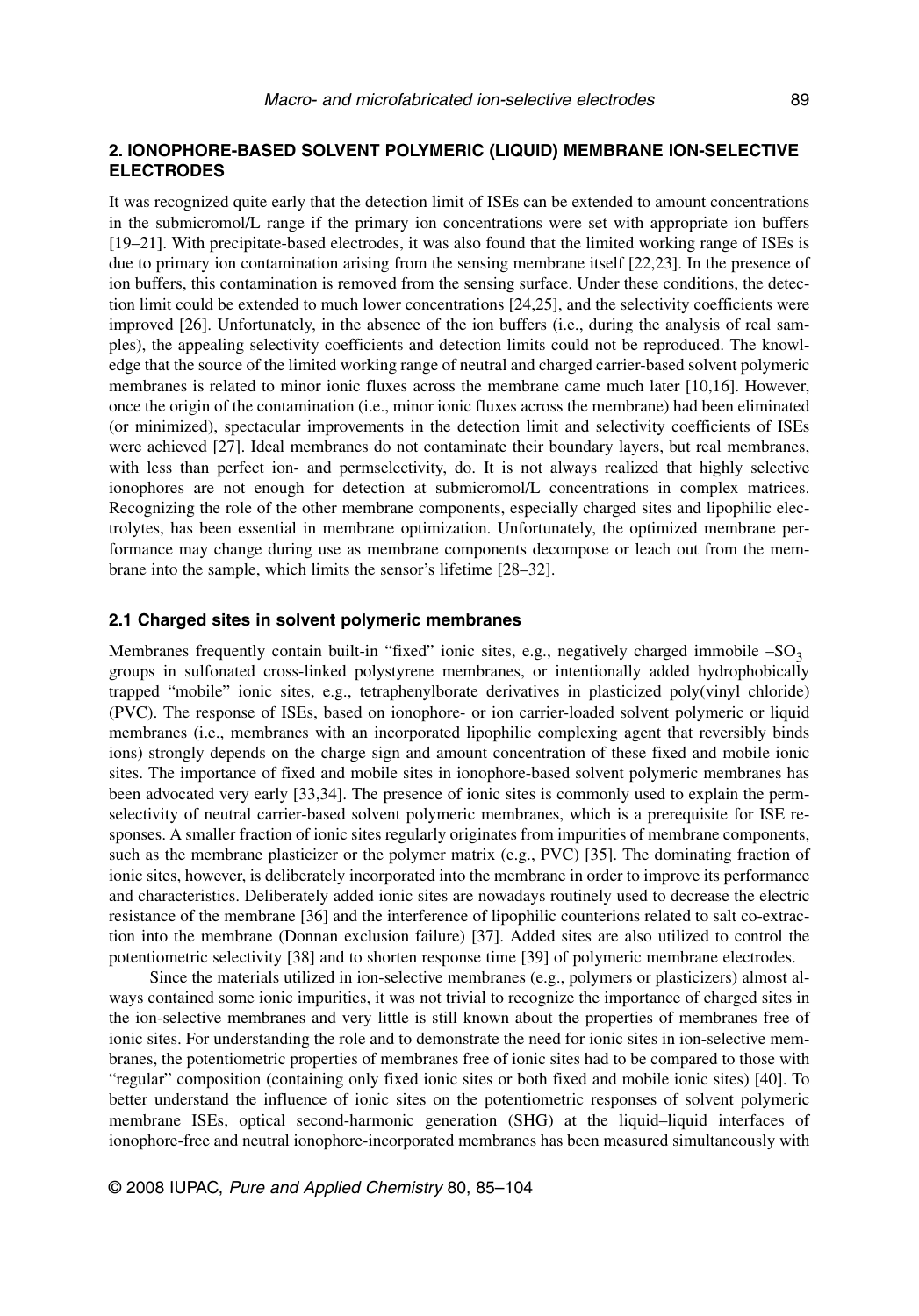cell voltage measurements in the presence and absence of ionic sites (Fig. 1) [41,42]. Changes in the primary ion concentration of the aqueous sample solutions result in Nernstian potential responses of electrodes fabricated with membranes containing fixed or mobile ionic sites. The corresponding changes in the extent of charge separation at the sample/membrane interface are manifested by changes in the concentration of oriented SHG-active species. In contrast, membranes without ionic sites showed no potential response or only transient potential response upon changes in the primary ion concentration. In site-free membranes, the concentration of SHG-active primary ions or primary ion complexes at the interface is very low and independent of the primary ion activity in the sample solution. The extent of charge separation at the membrane/solution interface of ionic site-free membranes remains constant even when the concentration of the sample solution has been altered. This confirms that ionic sites, with charge signs opposite to that of the primary ions, are a necessity for counterion-independent primary ion responses in ionophore-based potentiometric sensors [42].



**Fig. 1** Dependence of membrane potential change  $\Delta E$  and the optical SHG response,  $\sqrt{I(2\omega)}$ , on the concentration of added lipophilic anionic sites [tetrakis (*p*-chlorophenyl) borate, T*p*ClPB] (left), and schematic representation of the corresponding surface model that shows orientation of SHG-active K+-ionophore complex molecules across the interface in the presence of the added anionic sites in the membrane phase (right) [41,42]. *I*: intensity of SHG response, ω: angular velocity; bis(benzo-15-crown-5: bis(1,4,7,10,13-benzopentaoxacyclopentadecin-15-ylmethyl) heptanedioate, DCE: 1,2-dichloroethane.

#### **2.2 Determination of the concentration of charged sites in solvent polymeric membranes**

Precise control of the total concentration of intrinsic and added ionic sites in neutral carrier-based ISE membranes can improve many aspects of electrode performance. The charge sign of either fixed ionic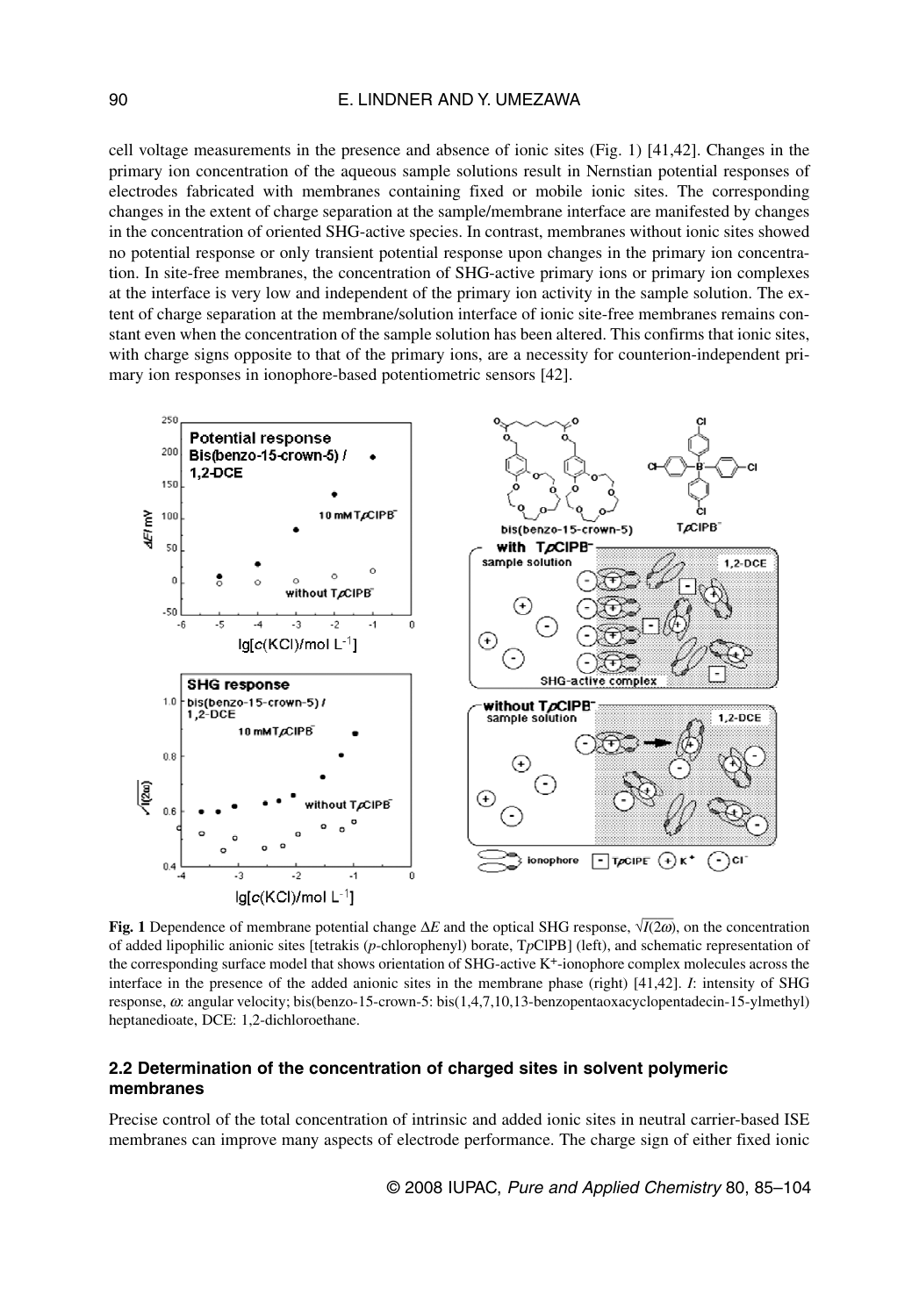sites or mobile hydrophobic ion sites determines whether a membrane is permselective for cations or anions of the sample. The mole ratio of the ionophore to the intrinsic or added ionic sites in an ion-selective membrane can significantly influence the selectivity of ionophore-based electrodes. Consequently, full knowledge of the ionic site "inventory" in an ion-selective membrane may be essential when new, uncharacterized polymers or plasticizers are used for ISE fabrication. Accurate ionic site control, however, requires a simple method for the determination of ionic sites in solvent polymeric membranes and membrane components. Unfortunately, most of these methods are quite cumbersome and cannot be easily adapted for screening the ionic site concentration in novel membrane matrices and plasticizers [43–48]. More recently, a simple spectrophotometric method was developed for the fast and accurate determination of ionic site concentrations (covalently attached functionalized groups and/or ionic impurities) in plasticized polymeric membranes and membrane plasticizers [49]. The method is based on the determination of the degree of protonation of hydrogen ion-selective chromoionophores incorporated into these membranes or dissolved in the membrane plasticizers. In electroneutral membranes, the positively charged protonated chromoionophore concentration is equal to the total concentration of negative sites [49], i.e., the quantitative measurement of the protonated chromoionophore concentration in membranes and membrane plasticizers provides the concentration of negatively charged ions in the same matrices. The method was applied to the determination of ionic sites (both positively and negatively charged) in PVC materials (different purity grade, and bearing various functional groups), polyurethanes (aliphatic, aromatic, and polycarbonate-based), and selected plasticizers [2-nitrophenyl octyl ether and bis(2-ethylhexyl)decanedioate]. The simplicity of the method qualifies it for fast quality control or fast screening of optically transparent existing and new membrane materials. However, if dyes susceptible to photochemically initiated decomposition are used as "indicator" molecules in these experiments, it is essential to know the influence of such decomposition on the precision and accuracy of the determination of the ionic site concentrations.

#### **2.3 Changes in the membrane composition through leaching and decomposition**

In vivo measurements require small sensor sizes. Small ion sensors are delicate devices with fragile (a few µm thick) membranes which contain only a few nanograms of active components. Delamination or perforation of the membrane results in complete loss of the sensor functions. However, in addition to catastrophic failure of an ion sensor, the gradual deteroriation of its analytical performance due to the dissolution of the membrane components into the sample as function of time is also a serious concern. Since the regular and precise calibration of implanted ion sensors is not feasible, evaluation of changes in the analytical performance of permanently implanted ion sensors (i.e., the determination of factors limiting the lifetime of miniaturized ISEs) is a critical issue. The lifetime of a potentiometric sensor was defined as "the time interval between the conditioning of the membrane and the moment when at least one parameter of the functionality characteristics of the device changes detrimentally" [50]. When plasticized polymeric membrane ISEs are exposed to aqueous samples, the equilibrium partitioning of ions at the sample/membrane interface leads to a phase boundary potential. However, together with the sample ions, all membrane components (ionophore, plasticizer, salt additives) partition between the membrane and solution phases. For neutral carrier-based membrane sensors, Oesch and Simon [32] showed that the leaching of the ionophore from the membrane results in a loss of sensitivity and selectivity, thereby limiting the lifetime. The loss of selectivity is related to the change in the optimal ionophoreto-ionic site (fixed or mobile) ratio [51–53], but it is also accompanied by increased membrane resistance, worse detection limit, increased noise, and possibility of initiation of inflammatory responses in vivo [54], etc.

Besides leaching, decomposition of the ionophore and the charged-site additives can change the optimized composition of an ISE or optical sensor (optode) membrane [31,55–57]. Ratio changes in the concentration of ionophores to that of charged sites have been documented as a consequence of the decomposition of certain tetraphenylborate derivatives [56,57], which are widely used as ionic additives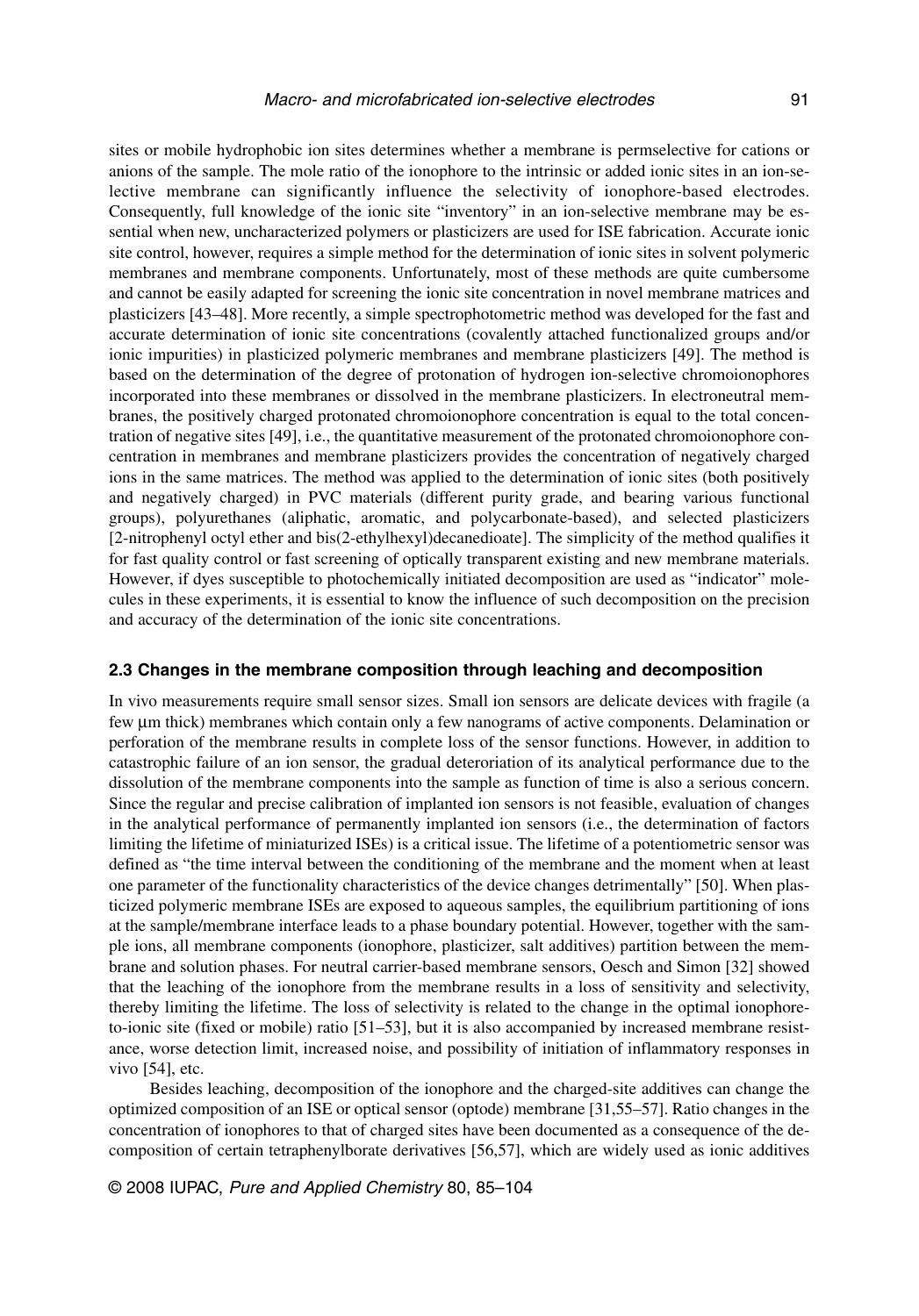in ion-selective membranes. Derivatives of phenoxazine dyes, e.g., 9-(diethylamino)-5-octadecanoylimino-5H-benzo[a]phenoxazine) (ETH 5294), serve as pH-sensitive ionophores both in potentiometric and optical sensors. The decay in the concentration of the protonated ionophore has been linked to the photochemically initiated, singlet oxygen-mediated decomposition of the ionophore [30]. The rate of decomposition depends on the wavelength of the incident light and the structure of the phenoxazine derivative. No decomposition was detected with ETH 2439 {9-dimethylamino-5-[4-(16 butyl-2,14-dioxo-3,15-dioxaeicosyl)phenylimino]benzo[a]phenoxazine}, and the rate of decomposition was negligible with ETH 5350 {9-diethylamino-5- $[(2-octy]$ decyl)imino]benzo[a]phenoxazine}. However, the rate of decomposition of ETH 5294 was facilitated in the presence of tetraphenylborate (TPB–), and tetrakis(4-chlorophenyl) borate (T*p*ClPB–) anions, but no photochemically initiated decomposition of ETH 5294 was detected in the membranes loaded with tetrakis[3,5-bis(trifluoromethyl) phenyl] borate (TFPB–) anion. Thus, the use of TFPB– salts is encouraged to control the ionic site concentration in ISE membranes which are more stable and more lipophilic than TPB– or TpClPB– [30,56,57].

The decomposition rate of phenoxazine derivatives in the membrane is also facilitated by anions in the sample solution (e.g.,  $\text{Br}^-$ ,  $\text{I}^-$ , and  $\text{Cl}^-$ ) as they partition into the membrane by salt co-extraction. Consequently, when ETH 5294 is used for the indirect determination of the site concentration of polymeric membranes and membrane plasticizers [49],  $HNO<sub>3</sub>$  or  $H<sub>2</sub>SO<sub>4</sub>$  has to be used to protonate the ionophore to avoid difficulties in interpreting the data due to the decomposition of the protonated form of the chromoionophore.

#### 2.3.1 Determination of the ionophore/site concentration in ion-selective membranes

Changes in the concentration of membrane "components" due to their leaching or decomposition are particularly significant when microfabricated electrodes and microsphere optodes are exposed to large volumes of sample or used in long-term in vivo applications, because the total amounts of components are extremely small in these sensing devices [14,28,58,59]. For example, the amount of ionophore in a 5-µm thick, 50-µm diameter disc-shaped membrane cast over a planar sensor surface is only about 0.2 ng. In case of an average molecular weight of 1000 Da, the amount of ionophore is about 0.1 to 0.2 pmol. To identify electrode failures related to loss of membrane components and/or to estimate the residual lifetime of a sensor in use, the ionophore concentration in the membrane should be followed as a function of time. A simple chronoamperometric method, based on a single transient measurement, provides both the free ionophore and the ionic site concentration in a solvent polymeric membrane with about 8–10 % accuracy if the experimental conditions, such as the geometric parameters of the sensing membrane, the diffusion coefficient of the ionophore, and the mobile ionic sites in membrane matrix are known [28,29]. The diffusion coefficients of the different ionophores and ionic sites in plasticized membranes of the common membrane composition with 2:1 plasticizer-to-PVC ratio are fairly similar  $(\approx 2 \times 10^{-8} \text{ cm}^2/\text{s}$  [60] and  $\approx 3 \times 10^{-9} \text{ cm}^2/\text{s}$  [61]), which can provide an approximate value for the evaluation. However, if the required parameters for the determination of absolute concentration are not known, a relative measurement is still possible. It can provide fractional changes in the membrane composition upon exposure to different samples.

#### **3. DETECTION LIMIT OF ION-SELECTIVE ELECTRODES**

In recent years, potentiometry has been extended to trace analysis and has become an alternative technique for replacing stripping voltammetry, atomic absorption spectrometry, and even inductively coupled plasma/mass spectrometry (ICP/MS) [8]. Today, optimized ISEs can reach detection limits down to the low parts-per-trillion level in concentrations  $(10^{-12} \text{ mol L}^{-1})$  for a number of analytes. The key to these spectacular improvements has been the reduction of transmembrane ion fluxes contaminating the sample solution in the vicinity of the sensing membrane. Since ISEs have a wide dynamic range, in analytical practice several orders of magnitude difference may exist between the two sides of the sens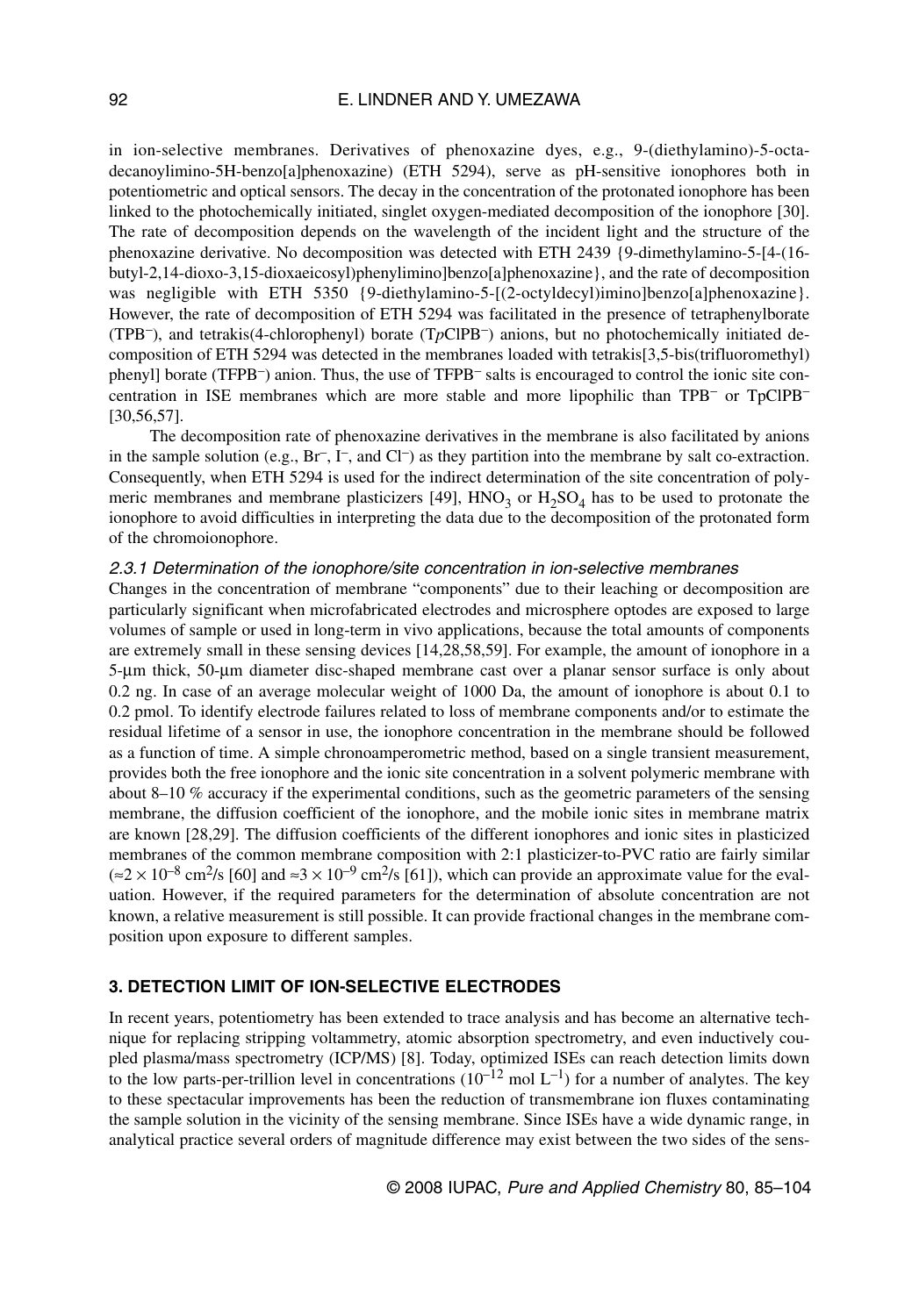ing membrane (sample and IFS). Most commonly, a relatively concentrated solution of the primary ion is used as the IFS ( $10^{-2}$ – $10^{-3}$  mol L<sup>–1</sup>). Under such conditions, minor ionic fluxes are established between the two sides due to the non-ideal ion- and permselectivity of practical sensor membranes, which generates an elevated primary ion concentration at the sample side of the sensor surface. The effect is negligible down to 1 µmol  $L^{-1}$  sample concentration, however, it plays a decisive role at the submicromol/L concentration level and may cause a large bias in determinations of the detection limits and the selectivity coefficients toward highly discriminated ions.

Using an inner solution that exactly matches the concentration of the sample solution can eliminate ion fluxes across ISE membranes. Unfortunately, matching the concentration of the sample is not a realistic alternative for analysis of sample lots with high variability in analyte concentrations. However, for the analysis of highly dilute samples, using highly diluted IFSs is advisable in which the concentration of interfering ions is also around the mean expected concentration value of the sample lot. Under such conditions, the ion-exchange processes are expected to be similar on both sides of the membrane. Creating a large flux of analyte across the membrane toward the IFS, by selecting exceedingly low primary ion activities in the IFS, is also disadvantageous. It depletes sample ions near the membrane and leads to a non-ideal, "super-Nernstian" responses.

As shown in Fig. 2, under such experimental conditions the IUPAC method [1] for determining the detection limit cannot be unambiguously used. However, the concentration of the primary ion at the point of intersection of the extrapolated lines of the Nernstian (high concentration) and nonresponsive (low concentration) segments of the curve (A) can be considered as an "attainable" detection limit under the stated experimental conditions (i.e., IFS composition, interference concentration level, etc).

Besides the attainable detection limit, the Nernstian response range can also be used to characterize an ISE. The Nernstian response range is defined as the activity range in which the electrode response is in accordance with the Nernst equation. The activity values associated with the points labeled C or D in Fig. 2 could be considered as the low activity limits of the Nernstian response range of an ISE with "super-Nernstian" response function. These activities can be determined from the intersection of the extrapolated lines of the Nernstian (high concentration) and "super-Nernstian" segments of the curve (C) or from the measured cell voltage which deviates 18/z mV from the Nernstian response curve (D). Finally, although intersection (B) is apparently in accord with the existing IUPAC recommendation [1], its practical value for evaluating the detection limit of an ISE is questionable.

The detrimental effect of concentration gradients across the membrane and the related transmembrane ion fluxes contaminating the sample solution can be minimized through membrane optimization. Any measures that decreases ion fluxes in the membrane is beneficial for reaching a lower attainable detection limit [17,62]. The possibilities of advanced membrane technology include the use of membranes with (i) immobilized ionophores, plasticizers, and ionic sites; (ii) increased polymeric content for decreased diffusion coefficients; (iii) increased membrane thickness; (iv) decreased ionic site concentration; (v) decreased effective surface; (vi) incorporated lipophilic particles; and (vii) incorporated lipophilic electrolytes. Intensively stirred or flowing solutions can remove the "residual" traces of primary ion contamination from the ISE surfaces, which could not be prevented by membrane optimization. In fact, better detection limits were achieved in vigorously stirred or flowing solutions [11,12,63]. Very low currents can also be used to compensate zero-current ion fluxes [11,12]. Although attractive, because it is easier than optimizing the IFS composition, this current polarization method has the same fundamental problem that a given current setting is optimal for only one "typical" sample solution concentration. Finally, one of the fundamental sources of transmembrane ion fluxes (i.e., leaching of primary ions from the IFS) can be completely eliminated by using solid-contact electrodes [64–70]. Consequently, solid-contact electrodes in combination with sensor miniaturization are expected to improve the detection limits by several orders of magnitude [67,69].

By combining several of these strategies, detection limits down to nano- and even picomol/L concentrations were reported for a variety of ISEs, and it has been demonstrated that potentiometric ISEs are adequate for monitoring metal ion concentrations in drinking water [27,71,72]. These achievements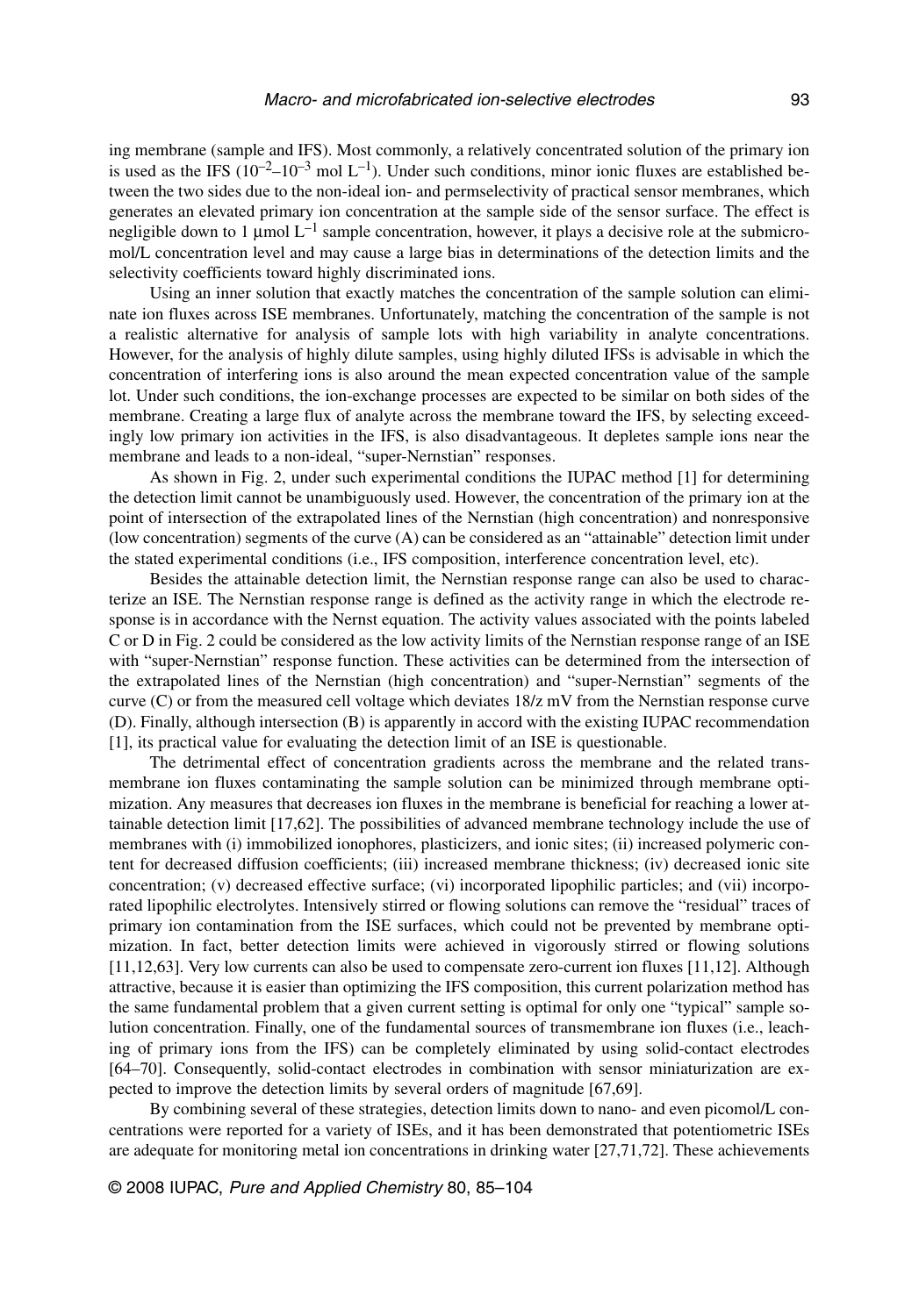

**Fig. 2** Difficulties in the unambiguous determination of the detection limit of ISEs demonstrated on the calibration curve of an ETH 1001-based calcium-selective electrode. Membrane composition: 2 mg ETH 1001, 1.32 mg KTFPB, 100 mg o-NPOE, and 200 mg high-molecular-weight PVC. IFS:  $10^{-3}$  mol L<sup>-1</sup> CaCl<sub>2</sub> + 0.05 mol L<sup>-1</sup> EDTA at pH = 6.55. Calculated free Ca<sup>2+</sup> ion activity in the IFS:  $6.3 \times 10^{-10}$  (pCa = 9.2). The inset is an enlarged section of the circled area of the curve where the experimental data start to deviate from the Nernstian response. A, B, C: ion activity levels corresponding to the intersections of the extrapolated linear sections of the curve; D: ion activity level at which the measured cell voltage deviates 18/*z* mV from the Nernstian response curve. ETH 1001: diethyl 12,12'-[(2*R*,3*R*)-butane-2,3-diylbis(oxymethylenecarbonyl)bis(methylimino)]bisdodecanoate; KTFPB: potassium tetrakis[3,5-bis(trifluoromethyl) phenyl] borate; o-NPOE: 2-nitrophenyl octyl ether; PVC: poly(vinyl chloride).

would not be possible without the simultaneous improvement of the experimentally determined selectivity coefficients of the electrodes. In ISEs in which the bias due to primary ion fluxes has been eliminated, selectivity coefficients have been found many orders of magnitude more favorable than those originally reported [26,73–75].

#### **4. REEVALUATION OF THE PUBLISHED SELECTIVITY COEFFICIENT DATA**

The most discussed, criticized, misinterpreted, and misused terms of the 1994 IUPAC recommendations are related to the selectivity coefficients of ISEs and their determinations [1]. The selectivity coefficients are the foremost important characteristics of ISEs, informing about the ability of the sensing membrane in discriminating the primary ion against other ions of the same charge sign. Although the 1994 IUPAC recommendations stressed that the recommended procedures should only be applied (or have significant meaning) when the electrode exhibits ideal (Nernstian) response slopes for both the primary and the interfering ions, these prerequisites were not tested, or could not be fulfilled. A general equation to calculate the selectivity coefficient according to the extended Nikolskii equation is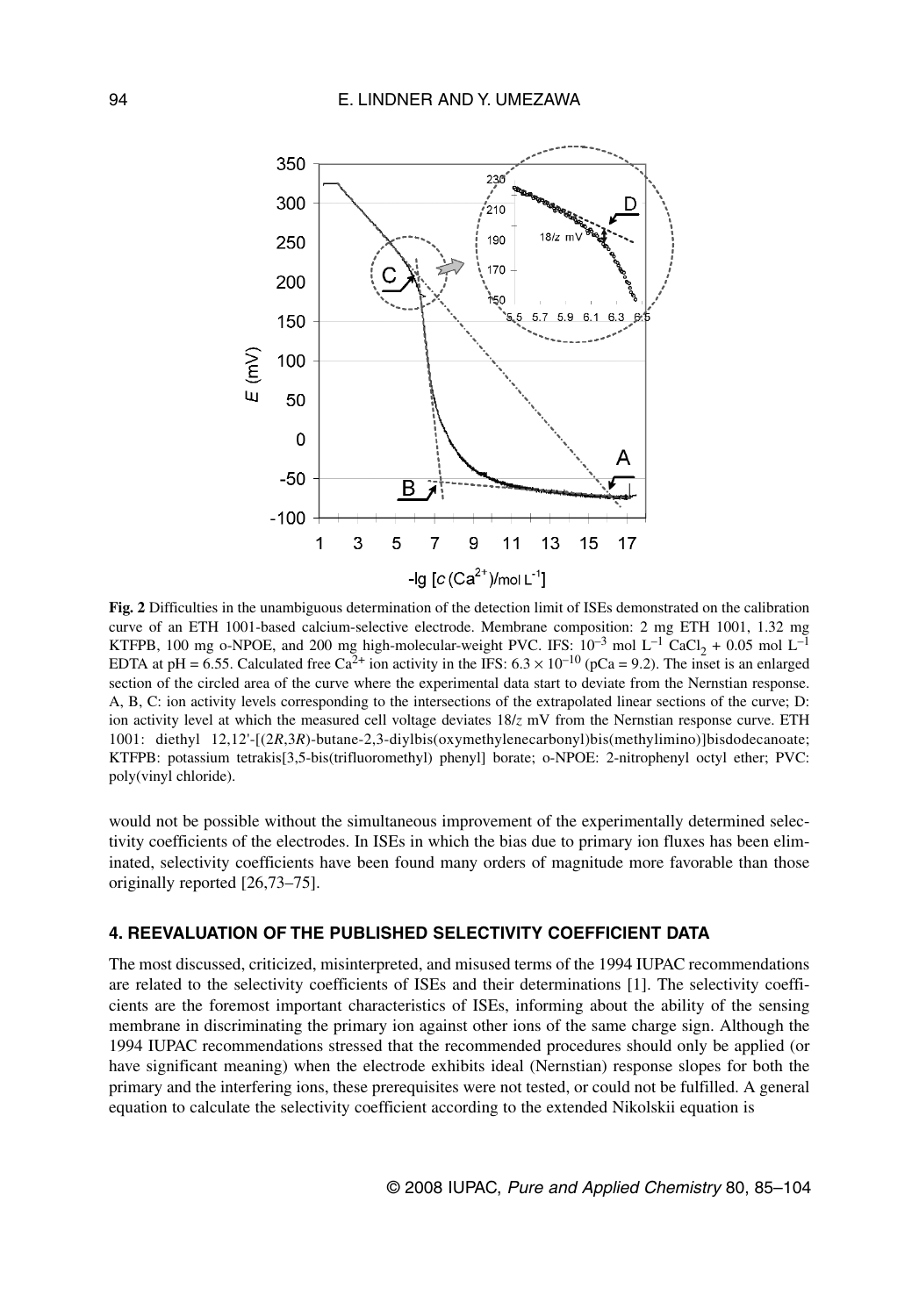$$
\lg K_{\text{I},\text{J}}^{\text{pot}} = \frac{z_{\text{I}} F(E_{\text{J}} - E_{\text{I}})}{RT \ln 10} + \lg \left( \frac{a_{\text{I}}}{a_{\text{J}}^{z/z}} \right)
$$
(1)

where  $E_I$  and  $E_J$  are the measured membrane potentials for a solution containing only the salt of the pri-<br>mary ion  $\overline{I}^{z_1^+}$  ion or the interfering ion  $\overline{J}^{z_1^+}$  with charges of  $z_I$  and  $z_J$ , respectively. *T* have their usual meaning.

The selectivity coefficient is a constant parameter for a given electrode if Nernstian response slopes are observed for both the primary and the interfering ions. This can be illustrated by inserting the Nernst equation for the primary and interfering ions (eqs. 2 and 3) into eq. 1

$$
E_{\rm I} = E_{\rm I}^{\rm o} + \frac{RT \ln 10}{z_{\rm I} F} \lg a_{\rm I} \tag{2}
$$

$$
E_{\mathbf{J}} = E_{\mathbf{J}}^{\mathbf{O}} + \frac{RT \ln 10}{z_{\mathbf{J}} F} \lg a_{\mathbf{J}} \tag{3}
$$

$$
\lg K_{\mathrm{I},\mathrm{J}}^{\mathrm{pot}} = \frac{z_{\mathrm{I}} F}{RT \ln 10} \left( E_{\mathrm{J}}^{\mathrm{o}} - E_{\mathrm{I}}^{\mathrm{o}} \right) \tag{4}
$$

Apparently, the selectivity coefficient for ion-selective sensors with Nernstian slopes for both the primary and interfering ions can be calculated from the respective *E*<sup>o</sup> values. However, until recently, most ISEs did not show Nernstian response slopes for most of the interfering ions. Indeed, the electrode potentials in the presence of highly discriminated ions generally did not show any concentration dependence because the primary ion concentration leaching out from the membrane controlled the response, i.e., the reliable determination of the *E*<sup>o</sup> values for the interfering ions were not possible.

Similar to the detection limit, improved selectivity coefficient data could be determined in flowing solutions. The improvements could be attributed to the removal of primary ion traces leaching from the sensing membrane from the electrode surface. Consequently, these "dynamic" selectivity coefficient values were dependent on the experimental conditions (i.e., flow rate, cell geometry, etc.) used for their determination.

Recently, it has been reported that Nernstian, or nearly Nernstian, response slopes can be observed even for highly discriminated ions if one of the following three procedures is used:

- (1) Perform the measurement in the presence of a complexing agent, complexing only the primary ions but not interacting with the interfering ions [26].
- (2) Use membranes for the selectivity coefficient determinations which have never been in contact with primary ions. Obviously, the lipophilic salt additives incorporated into the membrane and the IFS on the backside of the membrane must also not contain primary ions [74]. The requirement to attain Nernstian response slope for the discriminated ions is that they can fully displace the ions originally present in the membrane. Achieving complete displacement is often very difficult or hardly feasible if the membrane contains the primary ions. In addressing this difficulty the calibration procedure should be started in solutions of the most discriminated ion, if it is known, which generates the least interference. Conditioning the electrode membrane in the corresponding discriminated ion solutions before measurement is advisable.
- (3) Perform the measurement under experimental conditions in which the flux of primary ions is directed toward the IFS and the composition of the IFS remains unchanged during the measurement [76]. It can be achieved by using strong chelating agents [77,78] or ion-exchangers [79] in the IFS, which set a very low primary ion concentration in the IFS and preclude the primary ion leaching toward the sample.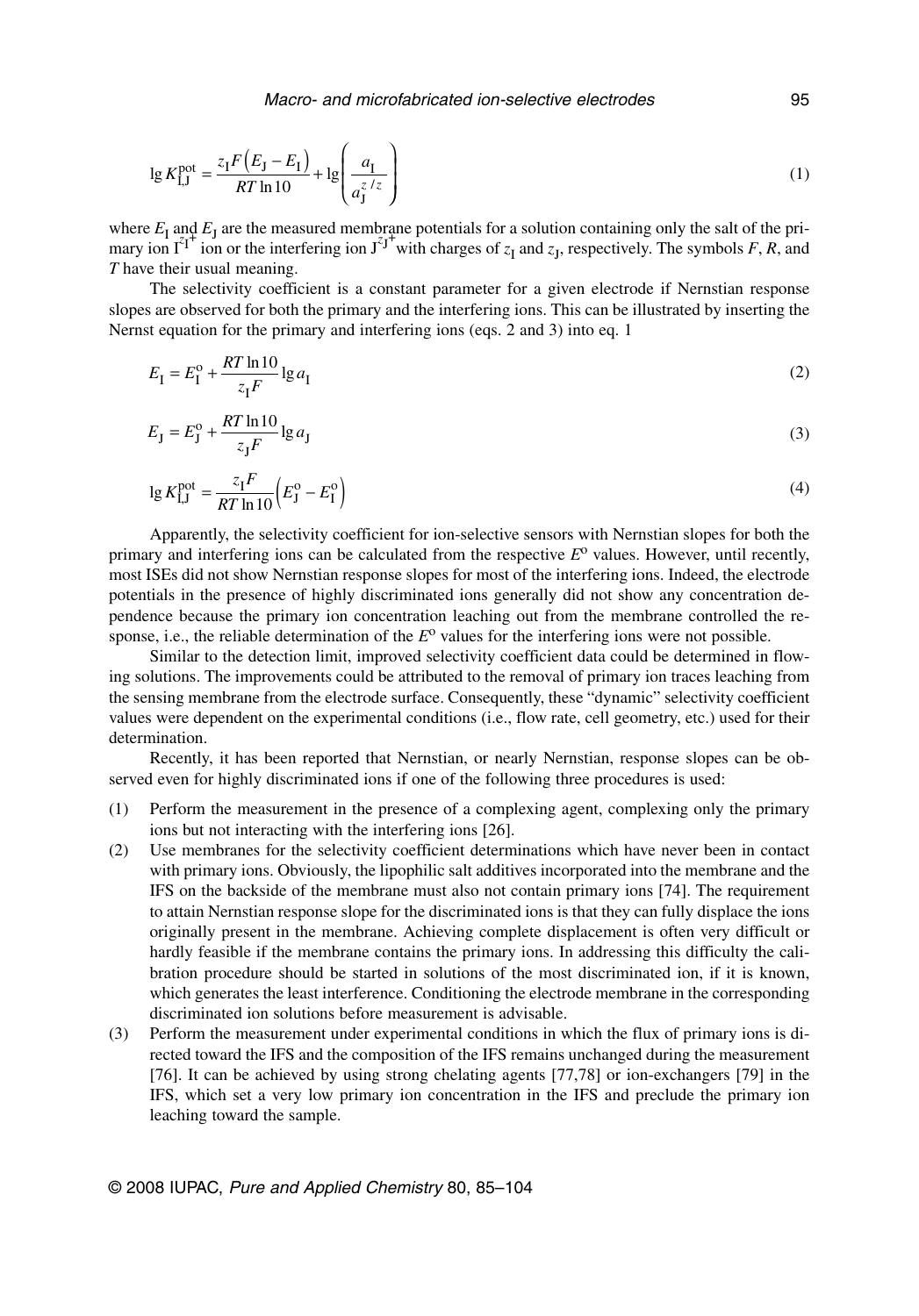To emphasize that the measured selectivity coefficients or detection limits are not corrupted by primary ion contamination due to ion-exchange or co-extraction processes, the attributes "true" [26], "unbiased" [74], and "ultimate" [76,80] are frequently added in front of the selectivity coefficients. The attribute "ultimate" intends to emphasize that experimental conditions that guarantee the least possible interference were used.

The three above-mentioned procedures provide very similar selectivity coefficient values that reflect the ion-exchange selectivity of the membrane with a thermodynamic meaning. However, the first two methods are somewhat cumbersome and thus not practical. In procedure (1), it is not always possible to find an appropriate buffer system that can be used for a variety of interfering ions. On the other hand, procedure (2) can be performed only once. After the membrane has been exposed to the most preferred primary ion, the electrode will no longer respond in a Nernstian manner to extremely discriminated ions. This method is therefore inapplicable to electrodes which have been previously used in real samples or were conditioned overnight in concentrated primary ion solutions, as is often recommended. It is also inadequate for monitoring time-dependent changes in the selectivity coefficients of practical membranes. Among the three methods, the last one (3), in which primary ions are drained toward the IFS, appears to be the most generally applicable. However, it must be recognized that the IFSs suggested in the literature for probing the practical limits of ISEs are generally prepared with a high concentration of complexing agent {e.g.,  $5 \times 10^{-2}$  mol L<sup>-1</sup> Na<sub>2</sub>EDTA [disodium dihydrogen (ethane-1,2diyldinitrilo)tetraacetate]} in a pH-controlled environment in which the interfering ion concentration levels may be as high as  $0.12 \text{ mol } L^{-1}$ . The disadvantage of using high concentrations of interfering ions in the IFS in experiments aimed for evaluating the "true", "unbiased", or "ultimate" selectivity coefficients is related to the induced transport of the highly discriminated ions towards the sample.

Most recently, an original method has been proposed for the determination of the ultimate span ISEs [76,80]. The span of an ISE has been defined by IUPAC as the potential difference between the upper and lower detection limits of the electrode [1]. Once the span is known, the ultimately attainable detection limit of the ISE can be calculated by using its theoretical response slope. If the concept of span measurement is extended to interfering ions, it is suitable for the determination of the ultimate selectivity coefficients. The span measurement in combination with subsequent exponential dilution provides the response slopes for both the primary and the interfering ions, which can be utilized for calculating the selectivity coefficients and to confirm the detection limit. Although this comprehensive "span method" (the simultaneous measurement of the ultimate detection limit, the selectivity coefficients in combination with the response slopes for the different ions) is very promising for characterizing ISE responses, the method must be tested for a variety of ionophores (e.g., with low ion-ionophore stability constants and in the presence of ions with large hydration energies) before it can be recommended as a general procedure. Obviously, this note is related to the attainment of the Nernstian behavior [5,81].

#### **5. MEASUREMENT PROTOCOLS FOR OPTIMAL ION-SELECTIVE ELECTRODE PERFORMANCE**

In contrast to the latest IUPAC document on the "Measurement of pH" [82], the previous IUPAC recommendations [1,2] on ISEs do not provide detailed protocols for the determination of the analytical characteristics and performance of ISEs and do not contain information on the uncertainties of the determinations. In spite of these limitations, the recommendations were acceptable because small differences in the widely accepted practices hardly modified the measured values. However, the advancement in the theory and practice of ISEs since the publication of the last IUPAC recommendations provides ample evidence that changing the commonly used protocols and practices can lead to orders of magnitude improvements in the selectivity coefficients and the detection limits of ISEs. Some of these new practices were discussed in Sections 3 and 4. In addition, the protocols that proved to be adequate for conventional macroelectrodes with large volume of IFS are not always adequate in testing microfabricated planar sensors, due to differences in their construction.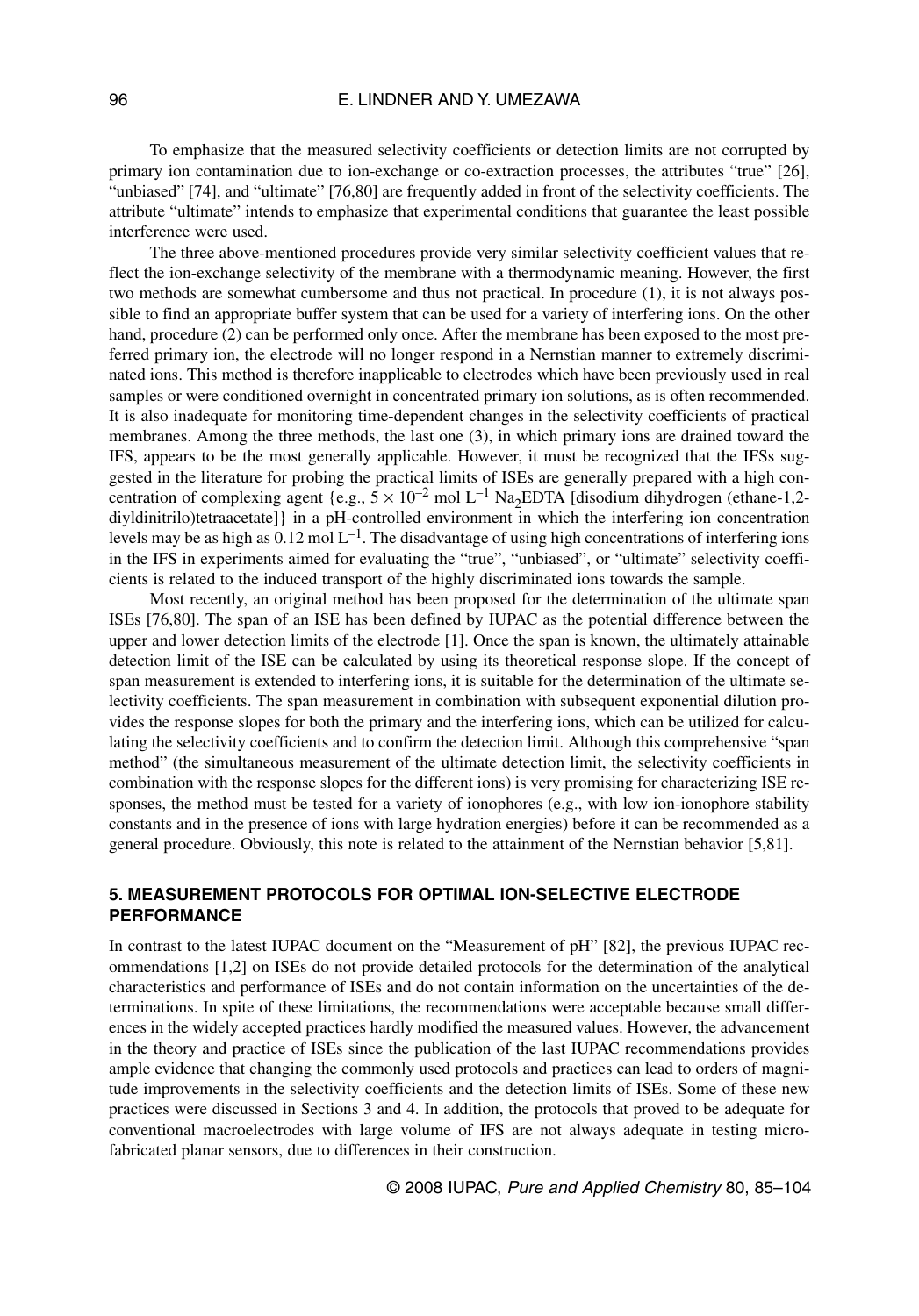#### **5.1 Planar microfabricated electrodes**

Microfabricated potentiometric sensors are planar versions of the conventional macroelectrodes (i.e., parallel to the dramatic reduction in size), the general three-dimensional electrode structures are compressed into two-dimensional, multilayered arrangements. The first flat-form, plastic membrane, potentiometric electrodes were manufactured in the early 1970s (Eastman Kodak [83]). Microfabrication technologies have entered the field of ion sensors with the implementation of ion-selective field effect transistors [84,85]. These planar, sensor structures can be manufactured cost-effectively in large numbers by thin- and thick-film microfabrication technologies through depositing (casting, spin coating, electropolymerizing, printing, etc.) and patterning multiple membrane layers over solid surfaces. The technology for these so-called "all solid-state" electrodes projected numerous advantages in design (smaller sizes, thus smaller sample volumes), sensor handling (maintenance free), and applications (long-term in vivo monitoring) [14,86,87]. Due to their low cost and small size, microfabricated ISEs are often aimed for the measurements of a few microliters of samples (e.g., whole blood, serum, plasma, urine, or saliva) in single-use cartridges [13]. They have also been tested for short-term in vivo measurements or closed-loop monitoring of ion activities in biological samples [14,87,88].

Sensors aimed for in vivo or closed loop measurements should be sterilizable, biocompatible, and present excellent stability in the time frame of the measurements (e.g., up to several hours to monitor the status of a patient during treatment). In addition, the sensors are expected to have optimal performance characteristics without conditioning and to provide accurate and reproducible results without or with minimal calibration. If microfabrication can provide identical sensors, the calibration of a limited number of sensors from a batch (wafer) should be adequate to characterize the response function of the whole batch (wafer). These requirements are much more demanding than the requisites for ion sensors incorporated into blood electrolyte analyzers, in which repeated multipoint calibration protocols are common.

Unfortunately, dramatic miniaturization may lead to undesirable consequences. Planar sensors prepared like "coated wire" electrodes (with an ion-selective membrane cast directly over an electronically conducting metal/semiconductor surface, e.g., Pt, Au, a conductive polymer, or the gate area of a field effect transistor [89,90]), without IFS or with extremely small IFS volume, were very sensitive to transmembrane fluxes (e.g.,  $H_2O$ ,  $CO_2$ ,  $O_2$ , etc). They required longer equilibration (conditioning) time [67,88] and were characterized by drifting potentials and modest repeatibility. The majority of the problems experienced with these "all solid-state" microelectrodes were related to the mismatch ("blocked" interfaces) between ion-conducting (IS membrane) and electronically conducting phases (substrate electrode) in which the charge carriers cannot pass from one phase into the other [86].

To form reversible interfaces and to adapt the classical inner reference electrode to the planar ISEs, the IFSs of large volume were replaced by small-volume chambers filled with layers of hydrogel integrated into the planar structures. Although the incorporation of "liquid reservoirs" into a sensor structure using thin film microfabrication technologies is difficult, planar potassium and hydrogen ISEs fabricated [14,88] with these hydrogel layers provided potential stabilities in the order of 0.1 mV/h and were used successfully for in vivo monitoring of ion concentration changes [91]. Unfortunately, the benefits of these hydrogel film-based sensors quickly faded away with decreasing sensor sizes (hydrogel volumes). Long-term drifts were experienced in solutions with high concentration of interfering ions and when the concentrations of osmotically active species were fluctuating in the sample solution [92].

To guarantee high potential stability at the interface of the membrane and its solid-contact, films with both ionic and electronic transduction are layered between the ion conducting membrane and the electronically conducting metal [93]. Inherently conducting polymers (CPs), such as polypyrrole (PPy) [64,66,68,94], polyaniline [95,96], poly(3-octylthiophene) [97], and poly(3,4-ethylenedioxythiophene) [98,99] and redox-active self-assembled monolayers [100] have been tested. Although, ISEs without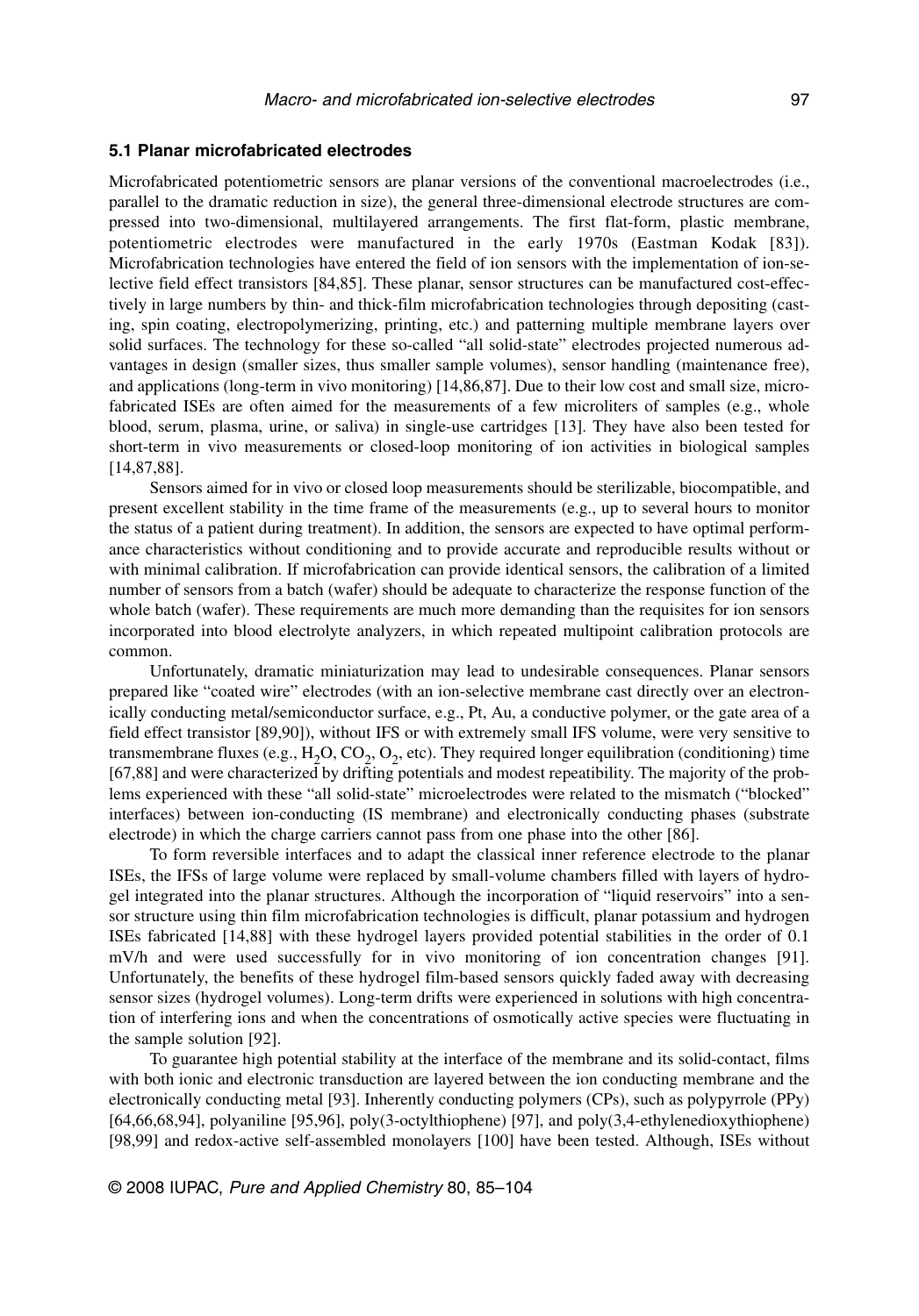IFS have inherent advantages (e.g., to eliminate one major source of transmembrane ion fluxes), it is still challenging to fabricate solid-contact planar microelectrodes, which meet the stability and reproducibility requirements of blood electrolyte analysis. The potential stability of CP-based planar sensors is often determined by spontaneous changes in the composition of the CP film after preparation. An additional source of potential instabilities is the spontaneous formation of a water film between the CP film and the IS membrane [101]. If this happens, the solid-contact electrodes behave similarly to planar electrodes fabricated with IFS of extremely small volume (hydrogel layer), i.e., the sensor becomes sensitive to transmembrane transport of water,  $CO<sub>2</sub>$  or  $O<sub>2</sub>$  [92].

#### 5.1.1 Solid or liquid contact: A simple test protocol

Microfabricated planar ISEs are often intended for biomedical applications in which long equilibration times are unacceptable. Thus, the equilibration time, the time interval in which the sensor achieves its optimal performance, is a very important parameter. Planar sensors with hydrogel inner contact often show a severe positive potential drift following their first contact with an aqueous solution. The hydrogel layer of such electrodes commonly loses water during fabrication or storage. This lost moisture is recaptured during the equilibration (conditioning) process as water is transported across the membrane by diffusion until the osmotic equilibrium between the two sides of the membrane is reached. The rehydration of the hydrogel gradually decreases the primary ion activity in the hydrogel layer (inner solution of planar sensors), which is the source of a positive potential drift (Fig. 3). Storage of the "readyto-use" planar sensors with hydrogel inner contact in containers with 100 % humidity decreased the preconditioning time from hours to a few minutes [102]. In spite of its importance, the equilibration time needed by a microfabricated, planar ISE for optimal performance characteristics is generally not reported as an essential electrode characteristic.

The equilibration time for solid-contact electrodes is expected to be much shorter as compared to electrodes with hydrogel inner contact. In agreement with these expectations, as shown in Fig. 3, high



**Fig. 3** Short-term stability of freshly prepared (unconditioned) planar, potassium-selective electrodes in a 5 mmol  $L^{-1}$  K<sup>+</sup> solution of pH 7.4 with 140 mmol  $L^{-1}$  Na<sup>+</sup>, 1 mmol  $L^{-1}$  Ca<sup>2+</sup>, and 119 mmol  $L^{-1}$  Cl<sup>-</sup>. The planar potassium selective electrodes were prepared with potassium hexacyanoferrate (II/III) doped polypyrrole (PPy/FeCN) and hydrogel inner contact. The numbers on the potential time transients of the PPy/FeCN contacted electrodes indicate the time of the electropolymerization (which is proportional to the thickness) of the polypyrrole film.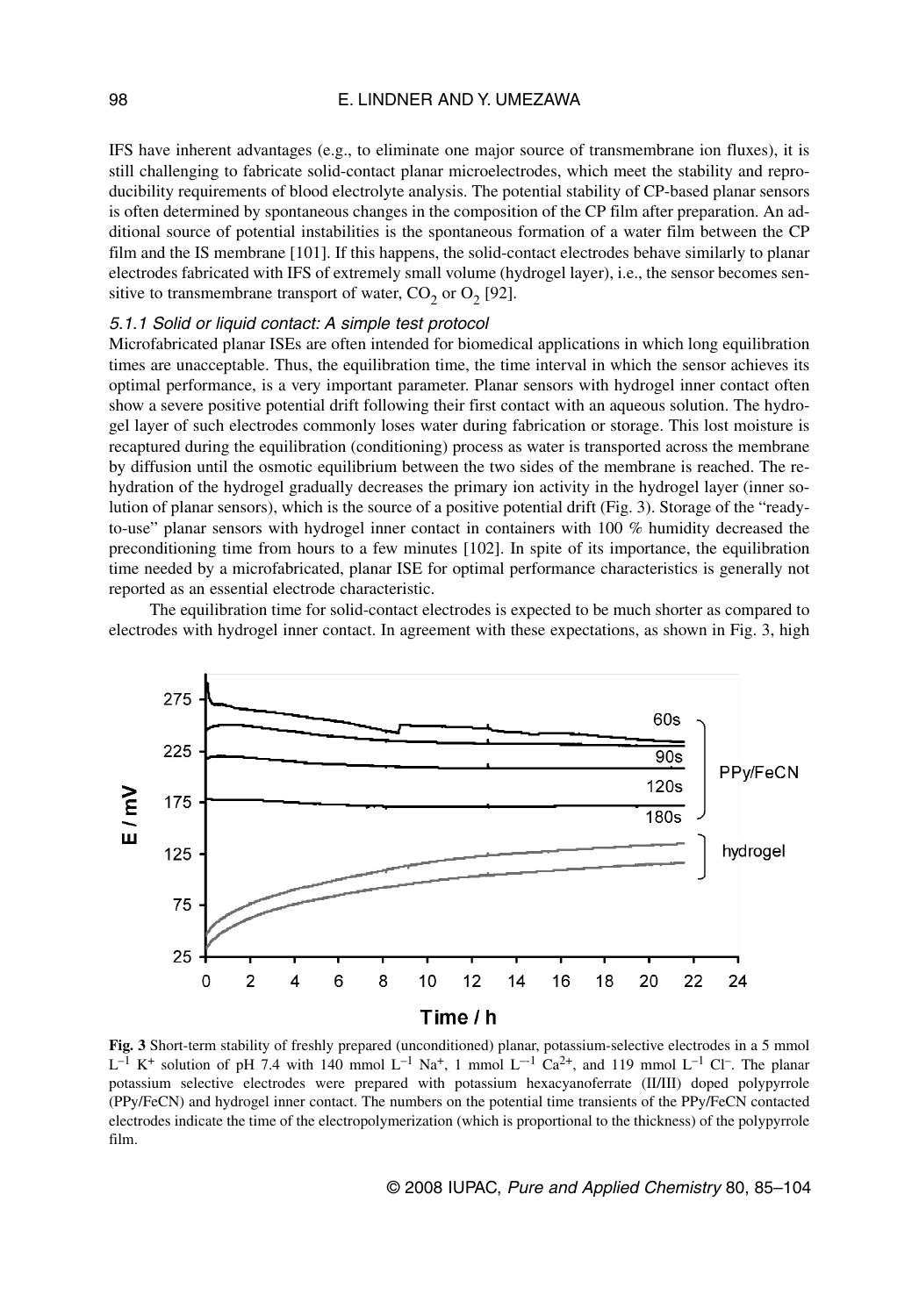potential stability  $(\leq 0.2 \text{ mV/h} \text{ drift})$  has been achieved more quickly with microfabricated planar sensors using an appropriate solid contact [67]. But, apparently the equilibration time can be influenced by the characteristics of the solid-contact film. Consequently, in reporting on novel planar sensors, it is recommended that the electrode potential be continuously monitored during the first equilibration time. With cation-selective planar electrodes, a slow, asymptotic, positive drift during the conditioning period indicates the water uptake of the inner layer on the back of the sensing membrane (i.e., the formation of a thin aqueous layer between the inner reference element and the polymeric membrane). Unfortunately, this can happen with any "solid-contact" device. If a thin aqueous layer is formed between the "solid-contact" and the polymeric membrane, all or most of the claimed advantages of a "solid-contact" or "all solid-state" [64] design are lost and the sensor should not be considered to be a "solid-contact" device.

Since formation of a thin aqueous layer behind the sensing membrane could be the main source of potential instabilities, testing all new planar ISEs for the presence of such aqueous layers is considered essential and recommended [101]. It is known that adhesion strength between the sensing membrane and its solid support deteriorates gradually over time after the membrane has been exposed to aqueous solutions. The adhesion strength of a fully hydrated membrane is only a fraction of that which can be determined in dry state [88]. Accordingly, the test providing information on aqueous layer formation between the sensing membrane and its solid support should be repeated periodically in the time frame of the expected lifetime of the planar sensor.

The test is very simple. The protocol is basically the same as that used for evaluating the selectivity coefficient of an ISE for a particular ion with the SSM. The planar sensor is sequentially exposed to a concentrated solution of the primary ion (e.g.,  $c = 0.1$  mol  $L^{-1}$ ), the interfering ion, and again the primary ion. Following each exposure, the electrode potential is continuously recorded. The only important difference compared to a "common" selectivity coefficient determination is the time frame of the experiment. Depending on the thickness of the sensing membrane, the electrode potential has to be recorded for 6 to 24 h.

As shown in Fig. 4, planar sensors with solid (upper curve) or liquid (hydrogel layer) contact behave completely differently in this test [101]. Replacement of the primary ion I<sup>+</sup> by a less preferred interfering ion  $J^+$  provides a large positive drift after the expected instantaneous drop in the measured potential with planar sensors fabricated with a liquid contact. The magnitude of the instantaneous drop in potential depends on the selectivity coefficient of the membrane. Similar transients are experienced with "solid-contact" sensors in which an undesirable water film formed between the solid internal contact and the sensing membrane. However, no such behavior is experienced with "real" solid-contact electrodes. The transient response of liquid contact planar sensors (i.e., the apparent loss of ion selectivity of the sensing membrane) can be unambiguously interpreted by the phase boundary potential model [101]. The transient response arises from minute transport of interfering ions into the aqueous film behind the membrane and to the related significant change in its composition. The subsequent replacement of the interfering ion  $(J^+)$  by the primary ion  $(I^+)$  generates a similar potential transient of opposite sign. However, the drift toward negative potentials is much smaller.

Efforts to provide high-stability "real" solid-contact or "all solid-state" electrodes (without aqueous layer formation) were successful when redox-active, highly lipophilic self-assembling monolayers [103] or overoxidized polypyrrole films [66,69] were layered between potassium- or lead-selective membranes and gold or platinum inner contacts. However, with polypyrrole inner contacts, the quantitative removal of salts from the polypyrrole film by extensive washing was essential for success. Even small traces of water-soluble salt in an inherently conducting film can contribute to aqueous film formation as it drives water across the membrane to meet osmotic equilibrium on the two sides of the membrane.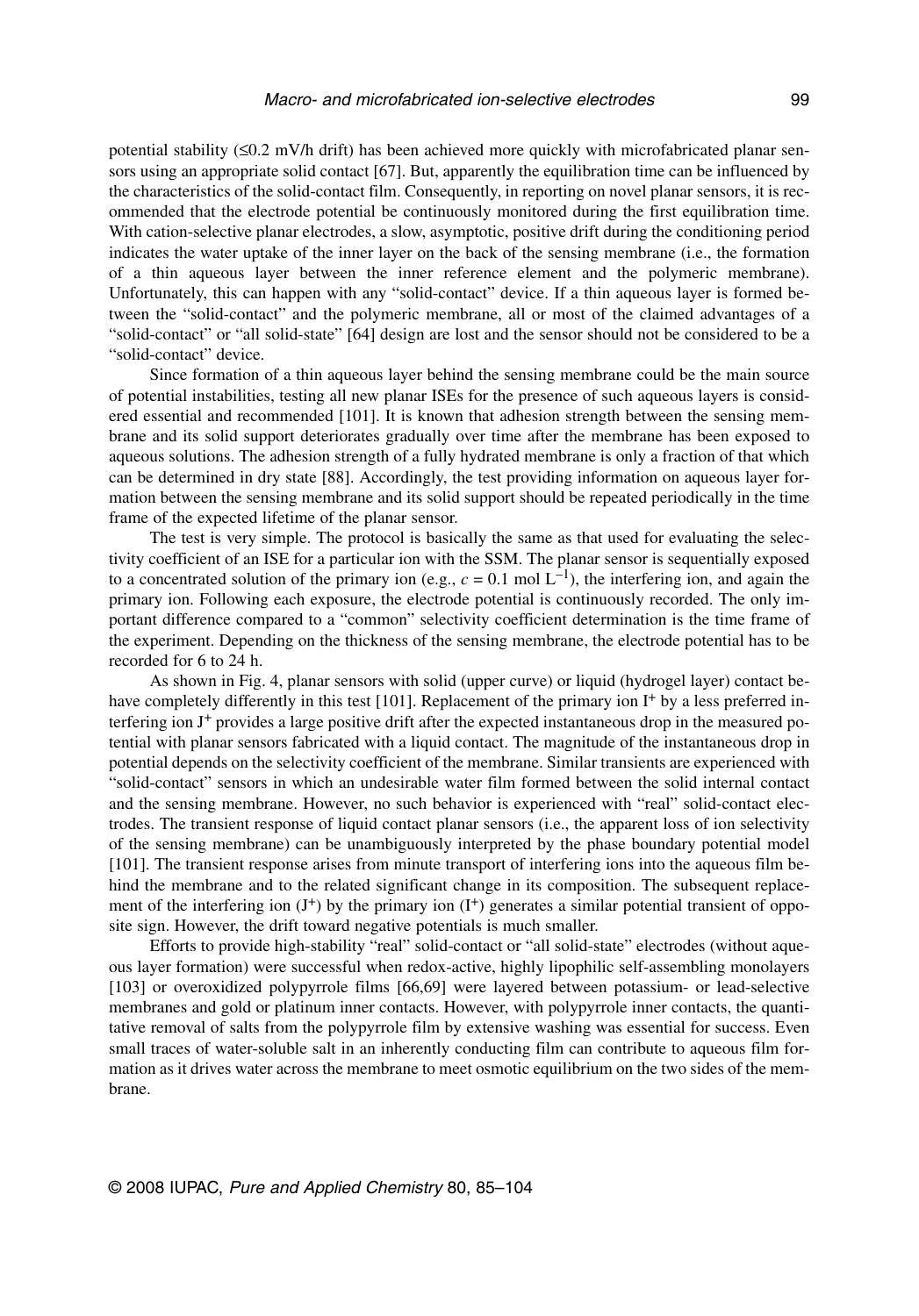

**Fig. 4** Response of a solid-contacted K<sup>+</sup>-selective electrode with (top) and without (bottom) an aqueous film between the sensing membrane and its solid contact. At time  $t = 0$ , the conditioning solution (0.1 mol L<sup>-1</sup> KCl) was exchanged for 0.1 mol  $L^{-1}$  NaCl. At  $t = 3.5$  h, the sample was replaced by the conditioning solution [Reproduced with permission from M. Fibbioli, W. E. Morf, M. Badertscher, N. F. de Rooij, E. Pretsch. *Electroanalysis* **12**, 1286 (2000)].

## **6. ANALYTICAL CALIBRATION CURVES (CALIBRATION PLOTS) FOR pH AND OTHER ION-SELECTIVE ELECTRODES**

In IUPAC's *Compendium of Analytical Nomenclature* [15] (Section 10.3.3.2), the relation between a measured quantity x and the concentration  $c$  is called the *analytical function*. A graphical plot of the analytical function, whatever the coordinate axes used, is called the *analytical curve*. The measured quantity expressed as function of *c* [i.e.,  $x = g(c)$ ] is termed as analytical calibration function while the graphs corresponding to these functions are called analytical calibration curves. In Section 8.3.2.1, the analytical calibration curves of an ISE are denoted as *calibration plots* and the recommended procedure for presenting an ISE calibration plot is given as: "For uniformity, it is recommended that the cell emf is ascribed to the ordinate (vertical axis) with more positive potentials at the top of the graph and that  $pa<sub>A</sub>$ (-log activity of the species measured, A) or  $pc_A$  (-log amount concentration of the measured species measured, A) is ascribed on the abscissa (horizontal axis) with increasing activity to the right". However, in Chapter 8.4. of the recently accepted IUPAC recommendation on the "Measurement of pH" [82], the calibration plot of a hydrogen ion-responsive electrode is plotted with decreasing  $H^+$  ion activity (increasing  $pH$ ) to the right. To have different recommendations for the  $H<sup>+</sup>$  ion-selective and all other ISEs cannot be justified although both recommendations are based on widely accepted practices. To have unified presentation of the calibration plots of all ISEs, it is recommended that the  $pa_A$  or  $pc_A$ values be plotted on the horizontal axis with increasing  $pa_A$  or  $pc_A$  values to the right.

#### **7. SYMBOLS AND ACRONYMS**

#### **7.1 List of symbols**

 $a<sub>I</sub>$  and  $a<sub>J</sub>$  activity of the primary ion I and interfering ion J, respectively  $\overline{E}^0$ ,  $E^0$ <sub>I</sub>, and  $E^0$ <sub>J</sub> constant potential terms in the Nernst equation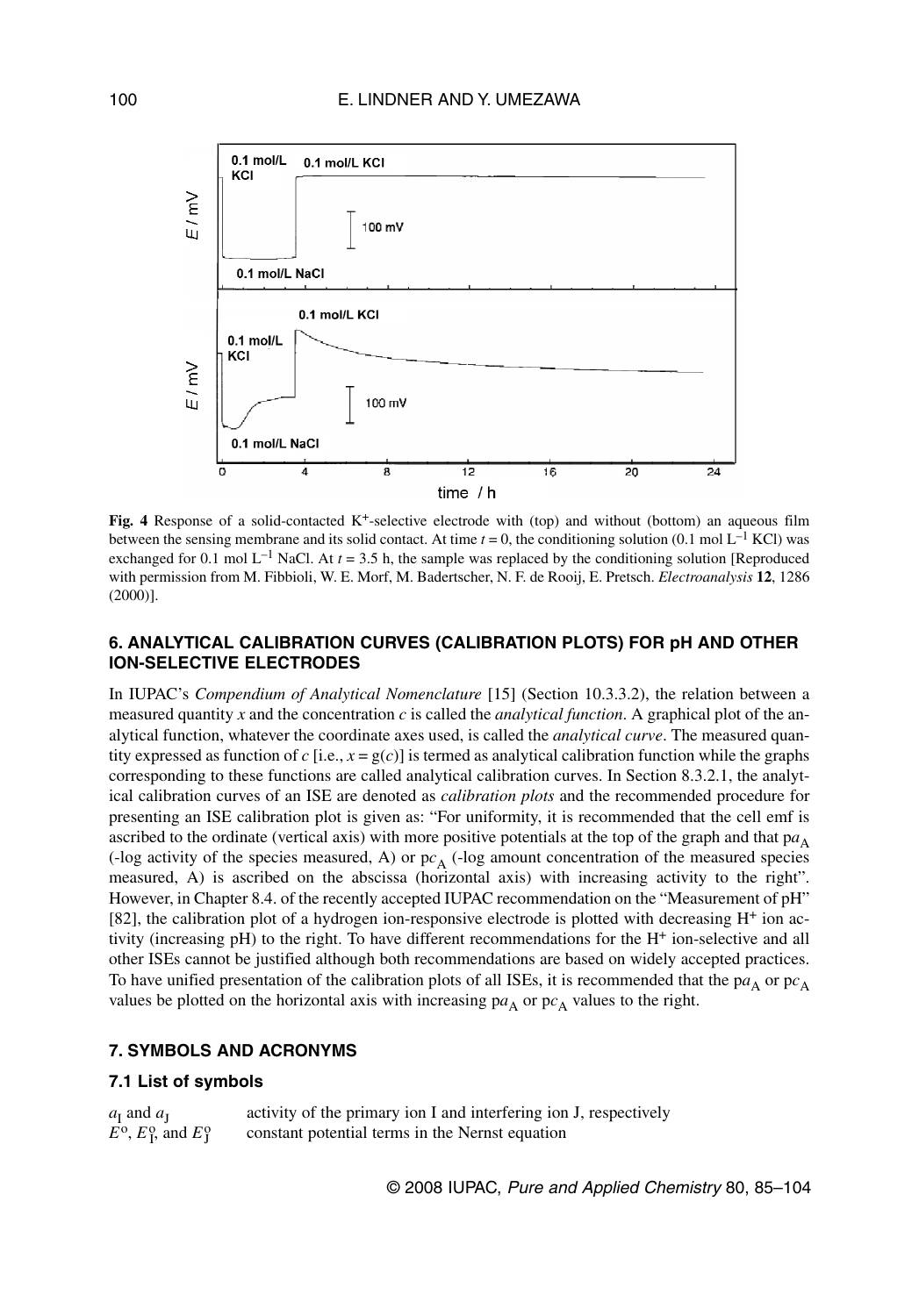| $E_I$ and $E_I$                   | electrode potential in solution of the a primary ion I or interfering ion solution J |
|-----------------------------------|--------------------------------------------------------------------------------------|
| $\Delta E$                        | potential difference                                                                 |
| F                                 | Faraday constant                                                                     |
|                                   | intensity of SHG response                                                            |
| $K_{\rm I,\,J}^{\rm pot} \over R$ | potentiometric selectivity coefficient                                               |
|                                   | universal gas constant                                                               |
| T                                 | thermodynamic temperature                                                            |
| $z_I$ and $z_I$                   | charge of the primary ion I and interfering ion J                                    |
| $\omega$                          | angular velocity                                                                     |

### **7.2 List of acronyms**

| <b>DCE</b>           | 1,2-dichloroethane                                                                |
|----------------------|-----------------------------------------------------------------------------------|
| <b>ETH 1001</b>      | diethyl $N, N-[(4R, 5R)-4, 5$ -dimethyl-1,8-dioxo-3,6-dioxaoctamethylene]-bis(12- |
|                      | methylamino-dodecanoate)                                                          |
| <b>ETH 2439</b>      | 9-dimethylamino-5-[4-(16-butyl-2,14-dioxo-3,15-dioxaeicosyl)phenylimino-          |
|                      | [a]phenoxazine                                                                    |
| ETH 5294             | 9-(diethylamino)-5-octadecanoylimino-5H-benzo[a]phenoxazine)                      |
| <b>ETH 5350</b>      | 9-(diethylamino)-5-[(2-octyldecyl)imino]benzo[a]phenoxazine                       |
| FeCN                 | potassium hexacyanoferrate II/III                                                 |
| <b>ICP/MS</b>        | inductively coupled plasma/mass spectrometry                                      |
| <b>ISE</b>           | ion-selective electrode                                                           |
| <b>IUPAC</b>         | International Union of Pure and Applied Chemistry                                 |
| <b>KTFPB</b>         | potassium tetrakis[3,5-bis(trifluoromethyl) phenyl] borate                        |
| Na <sub>2</sub> EDTA | disodium ethylenediaminetetraacetate                                              |
| <b>PPy</b>           | polypyrrole                                                                       |
| o-NPOE               | 2-nitrophenyl octyl ether                                                         |
| <b>PVC</b>           | poly(vinyl chloride)                                                              |
| <b>SHG</b>           | second harmonic generation                                                        |
| <b>SSM</b>           | separate solution method                                                          |
| $TPB^-$              | tetraphenylborate anion                                                           |
| TpClPB <sup>-</sup>  | tetrakis(4-chlorophenyl) borate anion                                             |
| TFPB <sup>-</sup>    | tetrakis[3,5-bis(trifluoromethyl) phenyl] borate anion                            |
|                      |                                                                                   |

#### **8. REFERENCES**

- 1. R. P. Buck, E. Lindner. *Pure Appl. Chem.* **66**, 2527 (1994).
- 2. G. G. Guilbault, R. A. Durst, M. S. Frant, H. Freiser, E. H. Hansen, T. S. Light, E. Pungor, G. Rechnitz, N. M. Rice, T. J. Rohm, W. Simon, J. D. R. Thomas. *Pure Appl. Chem.* **48**, 127 (1976).
- 3. E. Pungor, K. Tóth, A. Hrabeczy-Pall. *Pure Appl. Chem.* **51**, 1913 (1979).
- 4. Y. Umezawa, P. Buhlman, K. Umezawa, N. Hamada. *Pure Appl. Chem.* **74**, 995 (2002).
- 5. Y. Umezawa, P. Buhlmann, K. Umezawa, K. Tohda, S. Amemiya. *Pure Appl. Chem.* **72**, 1851 (2000).
- 6. Y. Umezawa, K. Umezawa, P. Buhlman, N. Hamada, H. Aoki, J. Nakanishi, M. Sato, K. P. Xiao, Y. Nishimura. *Pure Appl. Chem.* **74**, 923 (2002).
- 7. E. Lindner, K. Tóth, E. Pungor. *Pure Appl. Chem.* **58**, 469 (1986).
- 8. E. Bakker, E. Pretsch. *Anal. Chem.* **74**, 420A (2002).
- 9. E. Bakker, P. Buhlmann, E. Pretsch. *Talanta* **63**, 3 (2004).
- 10. T. Sokalski, A. Ceresa, T. Zwickl, E. Pretsch. *J. Am. Chem. Soc.* **119**, 11347 (1997).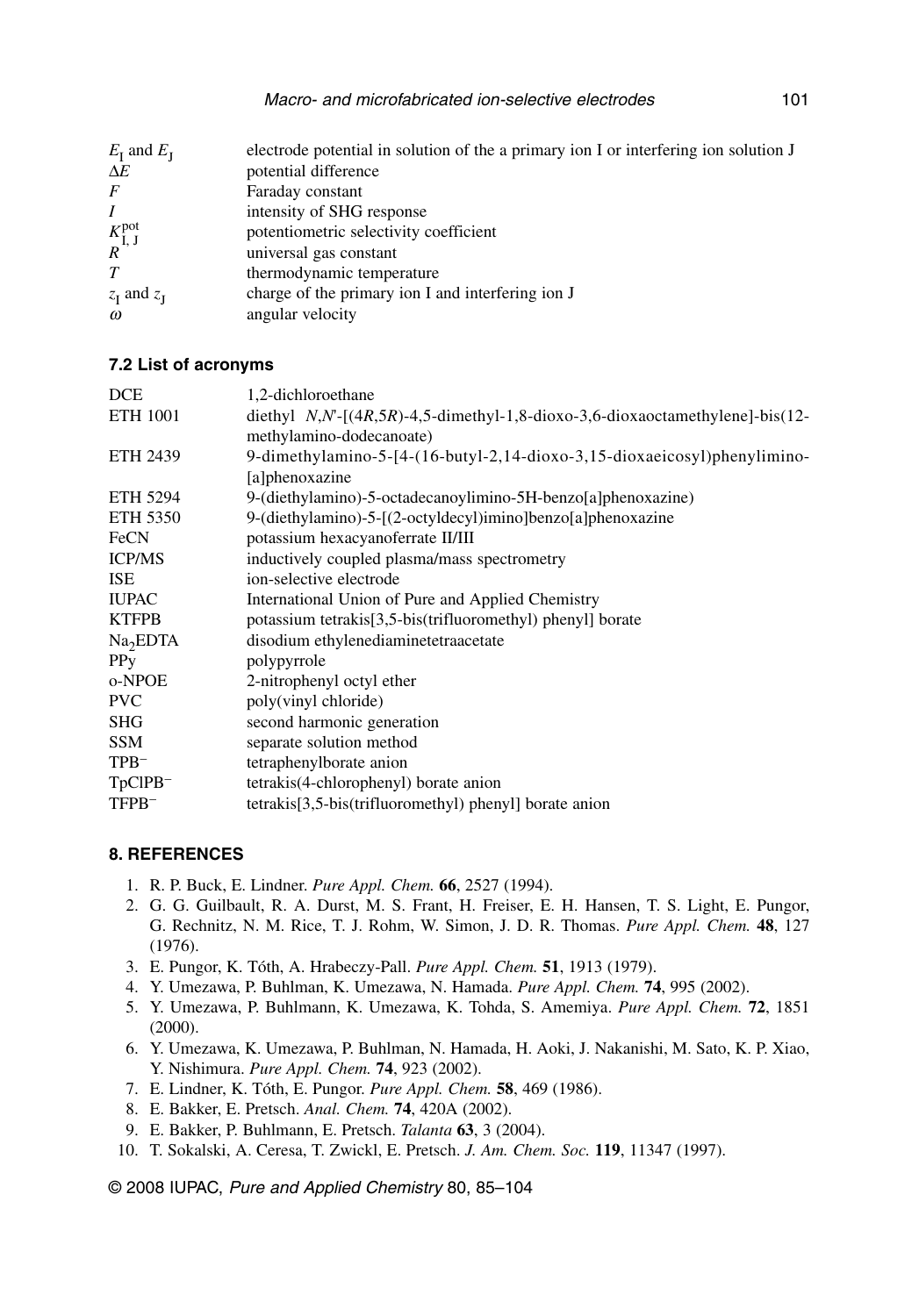- 11. E. Lindner, R. E. Gyurcsanyi, R. P. Buck. *Electroanalysis* **11**, 695 (1999).
- 12. E. Pergel, R. E. Gyurcsányi, K. Tóth, E. Lindner. *Anal. Chem.* **73**, 4249 (2001).
- 13. I. R. Lauks. *Acc. Chem. Res.* **37**, 317 (1998).
- 14. E. Lindner, R. P. Buck. *Anal. Chem.* **72**, 336A (2000).
- 15. J. Inczedy, T. Lengyel, A. M. Ure. *Compendium of Analytical Nomenclature (Definitive Rules 1997)*, 3rd ed., Blackwell Science, Oxford (1998).
- 16. S. Mathison, E. Bakker. *Anal. Chem.* **70**, 303 (1998).
- 17. A. Ceresa, T. Sokalski, E. Pretsch. *J. Electroanal. Chem.* **501**, 70 (2001).
- 18. K. N. Mikhelson, J. Bobacka, A. Lewenstam, A. Ivaska. *Electroanalysis* **13**, 876 (2001).
- 19. E. H. Hansen, J. Ruzicka. *Anal. Chim. Acta* **72**, 365 (1974).
- 20. A. Craggs, G. J. Moody, J. D. R. Thomas. *Analyst* **104**, 961 (1979).
- 21. J. Ruzicka, E. H. Hansen, J. C. Tjell. *Anal. Chim. Acta* **67**, 155 (1973).
- 22. E. G. Harsanyi, K. Tóth, E. Pungor. *Anal. Chim. Acta* **161**, 333 (1984).
- 23. E. G. Harsányi, K. Tóth, E. Pungor, Y. Umezawa, S. Fujiwara. *Talanta* **31**, 579 (1984).
- 24. J. R. Ruzicka, E. H. Hansen, J. C. Tjell. *Anal. Chim. Acta* **67**, 155 (1973).
- 25. U. Schefer, D. Ammann, E. Pretsch, U. Oesch, W. Simon. *Anal. Chem.* **58**, 2282 (1986).
- 26. T. Sokalski, M. Maj-Zurawska, A. Hulanicki. *Microchim. Acta* **1**, 285 (1991).
- 27. E. Bakker, P. Buhlmann, E. Pretsch. *Electroanalysis* **11**, 915 (1999).
- 28. B. D. Pendley, R. E. Gyurcsányi, R. P. Buck, E. Lindner. *Anal. Chem.* **73**, 4599 (2001).
- 29. B. D. Pendley, E. Lindner. *Anal. Chem.* **71**, 3673 (1999).
- 30. J. Langmaier, E. Lindner. *Anal. Chim. Acta* **543**, 156 (2005).
- 31. M. Telting-Diaz, E. Bakker. *Anal. Chem.* **73**, 5582 (2001).
- 32. U. Oesch, W. Simon. *Anal. Chem.* **52**, 692 (1980).
- 33. W. E. Morf, G. Kahr, W. Simon. *Anal. Lett.* **7**, 9 (1974).
- 34. M. Perrey, E. Löbel, R. Bloch. *J. Membr. Sci.* **1**, 223 (1976).
- 35. A. van den Berg, P. van der Wal, D. Ptasinski, E. J. R. Sudhölter, P. Bergveld, D. N. Reinhoudt. *Anal. Chem.* **59**, 2827 (1987).
- 36. D. Ammann, E. Pretsch, W. Simon, E. Lindner, A. Bezegh, E. Pungor. *Anal. Chim. Acta* **171**, 119 (1985).
- 37. J. H. Boles, R. P. Buck. *Anal. Chem.* **45**, 2057 (1973).
- 38. W. E. Morf. *The Principles of Ion-selective Electrodes and of Membrane Transport*, Akademiai Kiado, Budapest (1981).
- 39. M. Huser, P. M. Gehrig, W. E. Morf, W. Simon, E. Lindner, J. Jeney, K. Tóth, E. Pungor. *Anal. Chem.* **63**, 1380 (1991).
- 40. P. Bühlmann, S. Yajima, K. Tohda, K. Umezawa, S. Nishizawa, Y. Umezawa. *Electroanalysis* **7**, 811 (1995).
- 41. K. Tohda, Y. Umezawa, S. Yoshiyagawa, S. Hashimoto, M. Kawasaki. *Anal. Chem.* **67**, 570 (1995).
- 42. S. Yajima, K. Tohda, P. Buhlmann, Y. Umezawa. *Anal. Chem.* **69**, 1919 (1997).
- 43. R. P. Buck, K. Tóth, E. Graf, G. Horvai, E. Pungor. *J. Electroanal. Chem.* **223**, 51 (1987).
- 44. V. V. Cosofret, M. Erdosy, J. S. Raleigh, T. A. Johnson, M. R. Neuman, R. P. Buck. *Talanta* **43**, 143 (1996).
- 45. G. Horvai, E. Graf, K. Toth, E. Pungor, R. P. Buck. *Anal. Chem.* **58**, 2735 (1986).
- 46. E. Lindner, E. Gráf, Z. Niegreisz, K. Tóth, E. Pungor, R. P. Buck. *Anal. Chem.* **60**, 295 (1988).
- 47. S. C. Ma, N. A. Chaniotakis, M. E. Meyerhoff. *Anal. Chem.* 2293 (1988).
- 48. M. Nägele, E. Pretsch. *Microchim. Acta* **121**, 269 (1995).
- 49. R. E. Gyurcsanyi, E. Lindner. *Anal. Chem.* **74**, 4060 (2002).
- 50. O. Dinten, U. E. Spichiger, N. Chaniotakis, P. Gehrig, B. Rusterholz, M. W. E. Simon. *Anal. Chem.* **63**, 596 (1991).
- 51. E. Bakker, A. Xu, E. Pretsch. *Anal. Chim. Acta* **295**, 253 (1994).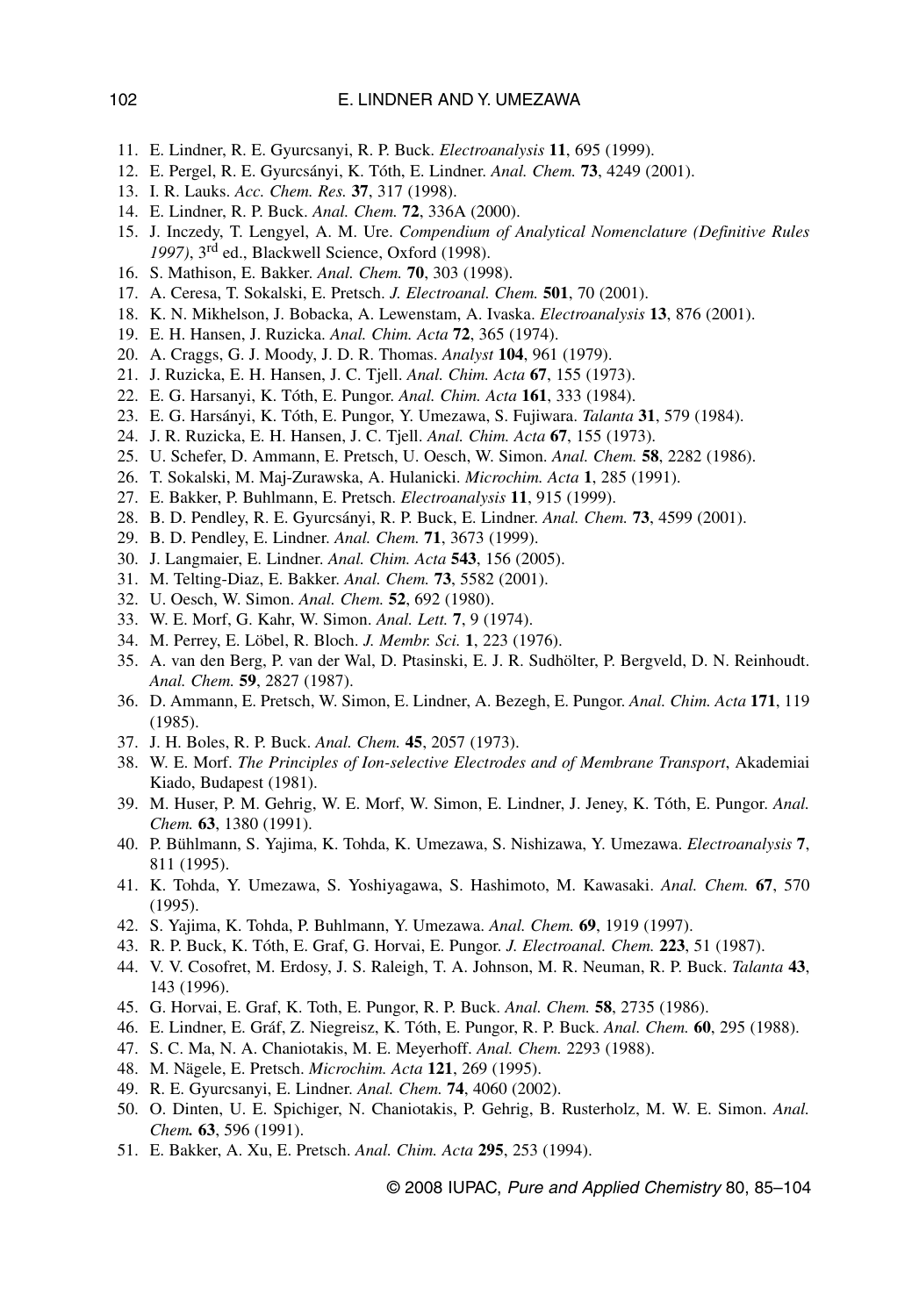- 52. R. Eugster, P. M. Gehrig, W. E. Morf, U. E. Spichiger, W. Simon. *Anal. Chem.* **63**, 2285 (1991).
- 53. P. C. Meier, W. E. Morf, M. Läubli, W. Simon. *Anal. Chim. Acta* **156**, 1 (1984).
- 54. E. Lindner, V. V. Cosofret, S. Ufer, R. P. Buck, W. J. Kao, M. R. Neuman, J. M. Anderson. *J. Biomed. Mater. Res.* **28**, 591 (1994).
- 55. E. Bakker, M. Lerchi, T. Rosatzin, B. Rusterholz, W. Simon. *Anal. Chim. Acta* **278**, 211 (1993).
- 56. S. Peper, M. Telting-Diaz, P. Almond, T. Albrecht-Schmitt, E. Bakker. *Anal. Chem.* **74**, 1327 (2002).
- 57. T. Rosatzin, E. Bakker, K. Suzuki, W. Simon. *Anal. Chim. Acta* **280**, 197 (1993).
- 58. M. Telting-Diaz, E. Bakker. *Anal. Chem.* **74**, 5251 (2002).
- 59. I. Tsagkatakis, S. Peper, R. Retter, M. Bell, E. Bakker. *Anal. Chem.* **73**, 6083 (2001).
- 60. I. Moczar, R. E. Gyurcsanyi, P. Huszthy, G. Jagerszki, K. Tóth, E. Lindner. *Electroanalysis* **18**, 1396 (2006).
- 61. R. D. Armstrong, G. Horvai. *Electrochim. Acta* **35**, 1 (1990).
- 62. T. Zwickl, T. Sokalski, E. Pretsch. *Electroanalysis* **11**, 673 (1999).
- 63. K. Toth, K. Stulik, W. Kutner, Z. Feher, E. Lindner. *Pure Appl. Chem.* **76**, 1119 (2004).
- 64. A. Cadogan, Z. Q. Gao, A. Lewenstam, A. Ivaska, D. Diamond. *Anal. Chem.* **64**, 2496 (1992).
- 65. K. Y. Chumbimuni-Torres, N. Rubinova, A. Radu, L. T. Kubota, E. Bakker. *Anal. Chem.* **78**, 1318 (2006).
- 66. R. E. Gyurcsanyi, A. S. Nyback, K. Toth, G. Nagy, A. Ivaska. *Analyst* **123**, 1339 (1998).
- 67. R. E. Gyurcsanyi, N. Rangisetty, S. Clifton, B. D. Pendley, E. Lindner. *Talanta* **63**, 89 (2004).
- 68. A. Michalska, A. Hulanicki, A. Lewenstam. *Microchem. J.* **57**, 59 (1997).
- 69. J. Sutter, E. Lindner, R. Gyurcsanyi, E. Pretsch. *Anal. Bioanal. Chem.* **380**, 7 (2004).
- 70. R. Zielinska, E. Mulik, A. Michalska, S. Achmatowick, M. Maj-Zurawska. *Anal. Chim. Acta* **451**, 243 (2002).
- 71. A. C. Ion, E. Bakker, E. Pretsch. *Anal. Chim. Acta* **440**, 71 (2001).
- 72. A. Ceresa, E. Bakker, B. Hattendorf, D. Gunther, E. Pretsch. *Anal. Chem.* **73**, 343 (2001).
- 73. E. Bakker. *J. Electrochem. Soc.* **143**, L83 (1996).
- 74. E. Bakker. *Anal. Chem.* **69**, 1061 (1997).
- 75. E. Bakker, E. Pretsh, P. Buhlmann. *Anal. Chem.* **72**, 1127 (2000).
- 76. R. Bereczki, B. Takacs, J. Langmaier, M. Neely, R. E. Gyurcsanyi, K. Toth, G. Nagy, E. Lindner. *Anal. Chem.* **78**, 942 (2006).
- 77. T. Sokalski, A. Ceresa, M. Fibbioli, T. Zwickl, E. Bakker, E. Pretsch. *Anal. Chem.* **71**, 1210 (1999).
- 78. T. Sokalski, T. Zwickl, E. Bakker, E. Pretsch. *Anal. Chem.* **71**, 1204 (1999).
- 79. W. Qin, T. Zwickl, E. Pretsch. *Anal. Chem.* **72**, 3236 (2000).
- 80. R. Bereczki, B. Takacs, J. Langmaier, R. E. Gyurcsanyi, K. Tóth, G. Nagy, E. Lindner. *Electroanalysis* **18**, 1245 (2006).
- 81. Y. Umezawa, K. Umezawa, H. Sato. *Pure Appl. Chem.* **67**, 507 (1995).
- 82. R. P. Buck, S. Rondinini, A. K. Covington, F. G. K. Baucke, C. M. A. Brett, M. F. Camões, M. J. T. Milton, T. Mussini, R. Nauman, K. W. Pratt, P. Spitzer, G. S. Wilson. *Pure Appl. Chem.* **74**, 2169 (2002).
- 83. H. Curme, R. N. Rand. *Clin. Chem.* **43**, 1647 (1997).
- 84. P. Bergveld. *IEEE Trans. Biomed. Eng.* **17**, 70 (1970).
- 85. P. Bergveld. *IEEE Trans. Biomed. Eng.* **19**, 342 (1972).
- 86. J. Janata. *Chem. Rev.* **90**, 691 (1990).
- 87. E. Lindner, V. V. Cosofret, S. Ufer, T. A. Johnson, R. B. Ash, H. T. Nagle, M. R. Neuman, R. P. Buck. *Fresnius' J. Anal. Chem.* **346**, 584 (1993).
- 88. E. Lindner, V. V. Cosofret, S. Ufer, R. P. Kusy, R. P. Buck, R. B. Ash, H. T. Nagle. *J. Chem. Soc., Faraday. Trans.* **89**, 361 (1993).
- 89. R. W. Cattrall, H. Freiser. *Anal. Chem.* **43**, 1905 (1971).